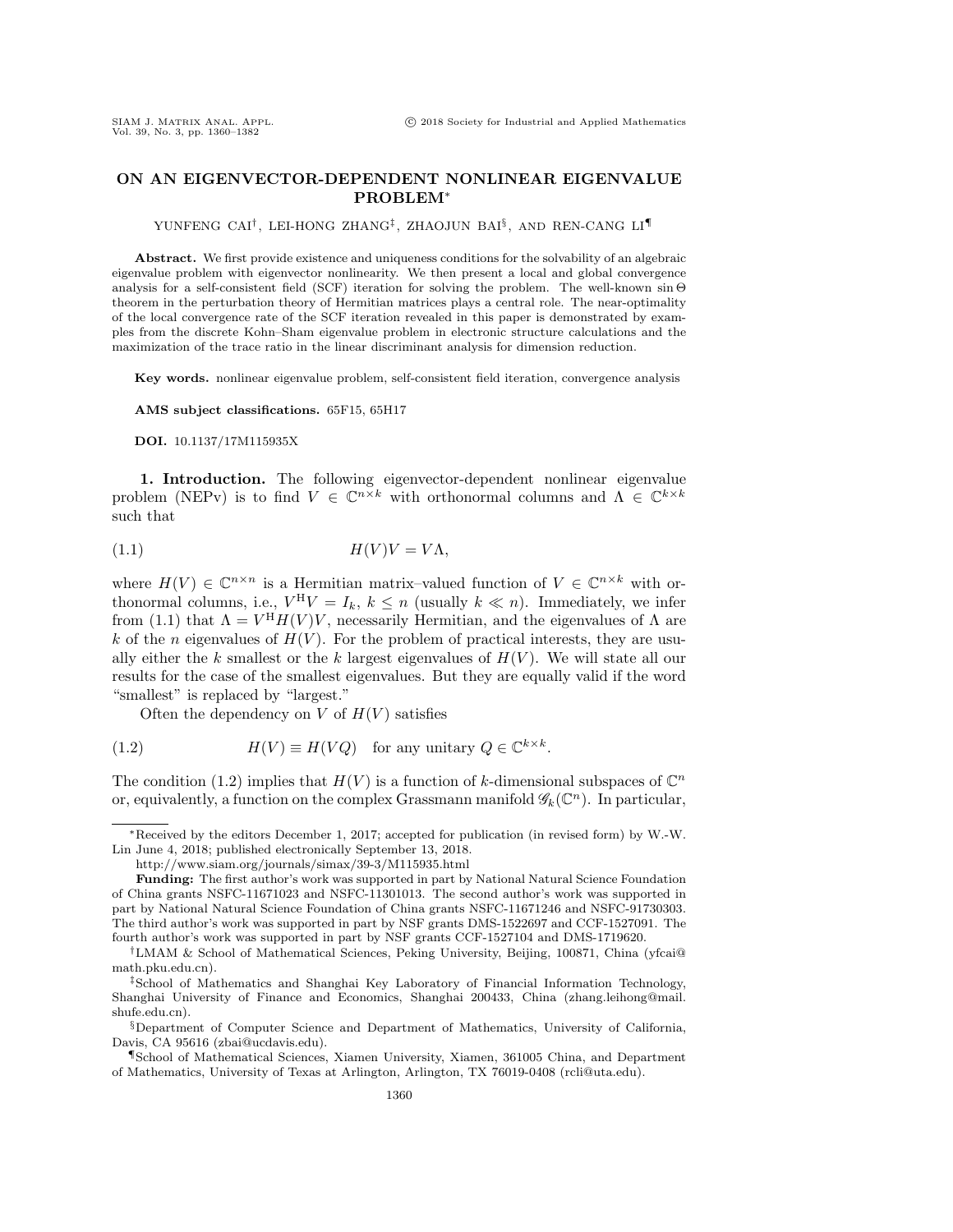if V is a solution, then so is  $VQ$  for any  $k\times k$  unitary matrix Q. Therefore, any solution V to [\(1.1\)](#page-0-0) essentially represents a class  $\{ VQ : Q \in \mathbb C^{k \times k}, Q^HQ = I_k\}$ , each of which solves [\(1.1\)](#page-0-0). In light of this, we say that the solution to (1.1) is unique if V,  $\tilde V$  are two solutions to [\(1.1\)](#page-0-0); then  $\mathcal{R} (V) = \mathcal{R} (\widetilde V)$ , where  $\mathcal{R} (V)$  and  $\mathcal{R} (\widetilde V)$  are the column subspaces of  $V$  and  $V$ , respectively.

The most well known origin of  $NEPy(1.1)$  $NEPy(1.1)$  is from Kohn-Sham density functional theory in electronic structure calculations; see [\[15,](#page-21-0) [20,](#page-21-1) [5\]](#page-21-2) and references therein.  $NEPv(1.1)$  $NEPv(1.1)$  also arises from the discretized Gross-Pitaevskii equation for modeling particles in the state of matter called the Bose--Einstein condensate [\[1,](#page-20-0) [7,](#page-21-3) [8\]](#page-21-4), optimization of the trace ratio in the linear discriminant analysis for dimension reduction [\[16\]](#page-21-5), and balanced graph cuts [\[9\]](#page-21-6).

In the first part of this paper, we present two sufficient conditions for the existence and uniqueness of the solution of NEPv  $(1.1)$ . One is a Lipschitz-like condition on the matrix-value function  $H(V)$ . The other is a uniform gap between the kth and  $(k+1)$ st smallest eigenvalues of  $H(V)$ , known as the "uniform well-posedness" property for the Hartree--Fock equation in electronic structure calculations [\[4\]](#page-21-7). To the best of our knowledge, it is the first such kind of results on the existence and uniqueness of the solution of NEPv [\(1.1\)](#page-0-0) from the linear algebraic point of view.

Self-consistent field (SCF) iteration is the most widely used algorithm to solve NEPv [\(1.1\)](#page-0-0); see [\[15,](#page-21-0) [20\]](#page-21-1) and references therein. It is conceivably a natural one to try. At the ith SCF iteration, one computes an approximation to the eigenvector matrix  $V_i$  associated with the k smallest eigenvalues of  $H(V_{i-1})$  evaluated at the previous approximation  $V_{i-1}$ , and then  $V_i$  is used as the next approximation to the solution of NEPv [\(1.1\)](#page-0-0). When the iterative process converges, the computed eigenvectors are said to be self-consistent. In the second part of this paper, we provide a local and global convergence analysis of a plain SCF iteration for solving NEPv [\(1.1\)](#page-0-0). We use two examples to show the near-optimality of the newly established local convergence rate. We closely examine applications of derived convergence results to electronic structure calculations and linear discriminant analysis for dimension reduction. In particular, with weaker assumptions, we can significantly improve previous convergence results in [\[14,](#page-21-8) [27\]](#page-21-9) on the SCF iteration for solving the discrete Kohn-Sham NEPv.

We will begin the presentation in section [2](#page-2-0) with a review of matrix norms, angles between subspaces, and perturbation bounds to be used in this paper. In section [3,](#page-4-0) we establish the existence and uniqueness of NEPv [\(1.1\)](#page-0-0) under a Lipschitz-like condition and the uniform well-posedness of the eigenvalue gap of  $H(V)$ . In section [4,](#page-6-0) we start by stating a plain SCF iteration for solving NEPv [\(1.1\)](#page-0-0) and then establish local and global convergence results for the SCF iteration. In section [5,](#page-13-0) we discuss two applications. Concluding remarks are given in section [6.](#page-20-1)

*Notation.*  $\mathbb C^{n \times m}$  is the set of all  $n \times m$  matrices with complex entries,  $\mathbb C^n = \mathbb C^{n \times 1}$ , and  $\Bbb C = \Bbb C^1$ . Correspondingly, we will use  $\Bbb R^{n \times m}$ ,  $\Bbb R^n$ , and  $\Bbb R$  for their counterparts for the real number case. The superscripts ".<sup>T</sup>" and ".<sup>H</sup>" take the transpose and the complex conjugate transpose of a matrix or vector, respectively.  $\mathbb{U}^{n \times k} = \{ V | V \in$  $\Bbb C^{n\times \bar k}, V^{\rm H}V = I_k\},$  i.e., the set of all  $n\times k$  complex matrices with orthonormal columns, and  $\mathscr{G}_k(\mathbb C^n)$  denotes the complex Grassmann manifold of all k-dimensional subspaces of  $\mathbb C^n$ . In (or simply I if its dimension is clear from the context) is the  $n \times n$  identity matrix, and  $e_i$  is its jth column.  $\mathcal{R} (X)$  is the column space of matrix X. Denote by  $\lambda_j (H)$  for  $1 \leq j \leq n$  the eigenvalues of a Hermitian matrix  $H \in \Bbb C^{n \times n}$ . They are always arranged in nondecreasing order:  $\lambda_1(H) \leq \lambda_2(H) \leq \cdots \leq \lambda_n(H)$ . Diag(x) denotes the diagonal matrix with the vector  $x$  on its diagonal. diag( $A$ ) stands for the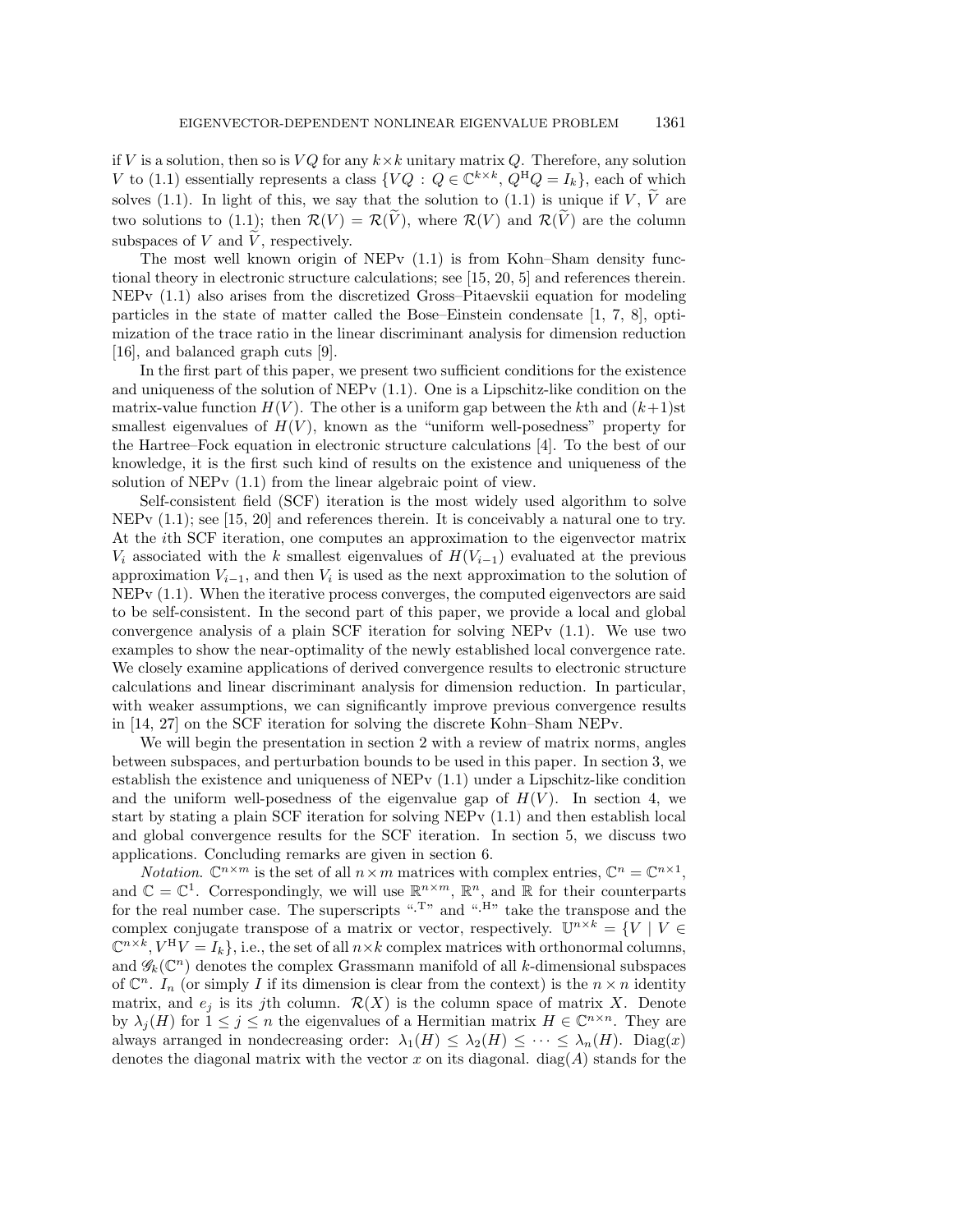column vector containing the diagonal elements of the matrix A.

<span id="page-2-0"></span>2. Preliminaries. For completeness, in this section, we review matrix norms, angles between subspaces, and perturbation bounds to be used later in this paper.

Unitarily invariant norm. A matrix norm  $\| \cdot \|_{\text{ui}}$  is called a unitarily invariant norm on  $\mathbb{C}^{m\times n}$  if it is a matrix norm and has the following two properties:

1.  $\| X^{\mathrm{H}}AY \|_{\mathrm{ui}} = \| A \|_{\mathrm{ui}}$  for all unitary matrices X and Y.

2.  $\|A\|_{\text{ui}} = \|A\|_2$  whenever A is of rank one, where  $\|\cdot \|_2$  is the spectral norm. Two commonly used unitarily invariant norms are

the spectral norm: 
$$
||A||_2 = \max_j \sigma_j
$$
,  
the Frobenius norm:  $||A||_{\text{F}} = \left(\sum_j \sigma_j^2\right)^{1/2}$ ,

where  $\sigma_1, \sigma_2, \ldots, \sigma_{\min\{ m,n\}}$  are the singular values of A; see, e.g., [\[2,](#page-21-10) [22\]](#page-21-11).

In this paper, for convenience, any  $\| \cdot \|_{\text{ui}}$  we use is generic to matrix sizes in the sense that it applies to matrices of all sizes [\[22,](#page-21-11) page 79]. Examples include the matrix spectral norm  $\|\cdot \|_2$  and the Frobenius norm  $\|\cdot \|_F$ . One important property of unitarily invariant norms is

<span id="page-2-2"></span>(2.1) 
$$
||ABC||_{\text{ui}} \le ||A||_2 \cdot ||B||_{\text{ui}} \cdot ||C||_2
$$

for any matrices A, B, and C of compatible sizes. Comparing  $\| \cdot \|_2$  with any  $\| \cdot \|_{\text{ui}}$ , we have

<span id="page-2-1"></span>(2.2) 
$$
||A||_2 \le ||A||_{\text{ui}} \le \min\{m, n\} ||A||_2
$$

for any  $A \in \mathbb C^{m \times n}$ . Sharper bounds than this are possible for a particular unitarily invariant norm. For example,

(2.3) 
$$
||A||_2 \le ||A||_{\mathcal{F}} \le \sqrt{\min\{m, n\}} ||A||_2.
$$

Angles between subspaces. Consider the complex Grassmann manifold  $\mathscr{G}_k(\mathbb C^n)$ consisting of all k-dimensional subspaces of  $\mathbb C^n$ , and let  $\mathcal X, \mathcal Y \in \mathscr G_k(\mathbb C^n)$ . Let  $X, Y \in$  $\Bbb C^{n\times k}$  be the orthonormal basis matrices of X and Y, respectively, i.e.,

$$
\mathcal{R}(X) = \mathcal{X}, \quad X^{\mathrm{H}}X = I_k \quad \text{and} \quad \mathcal{R}(Y) = \mathcal{Y}, \quad Y^{\mathrm{H}}Y = I_k,
$$

and let  $\sigma_j$  for  $1 \leq j \leq k$  be the singular values of  $Y^H X$  in ascending order, i.e.,  $\sigma_1 \leq \cdots \leq \sigma_k$ ; then the k canonical angles  $\theta_j (\mathcal{X}, \mathcal{Y} )$  between X and Y are defined by

(2.4) 
$$
0 \le \theta_j(\mathcal{X}, \mathcal{Y}) := \arccos \sigma_j \le \frac{\pi}{2} \quad \text{for } 1 \le j \le k.
$$

They are in descending order, i.e.,  $\theta_1(\mathcal{X}, \mathcal{Y}) \geq \cdots \geq \theta_k(\mathcal{X}, \mathcal{Y})$ . Set

(2.5) 
$$
\Theta(\mathcal{X}, \mathcal{Y}) = \text{Diag}(\theta_1(\mathcal{X}, \mathcal{Y}), \dots, \theta_k(\mathcal{X}, \mathcal{Y})).
$$

It can be seen that angles so defined are independent of the orthonormal basis matrices  $X$  and  $Y$ . A different way to define these angles is through the orthogonal projections onto X and Y [\[26\]](#page-21-12). Note that when  $k = 1$ , i.e., X and Y are vectors, there is only one canonical angle between  $\mathcal X$  and  $\mathcal Y$ , and so we will simply write  $\theta (\mathcal X, \mathcal Y)$ . With the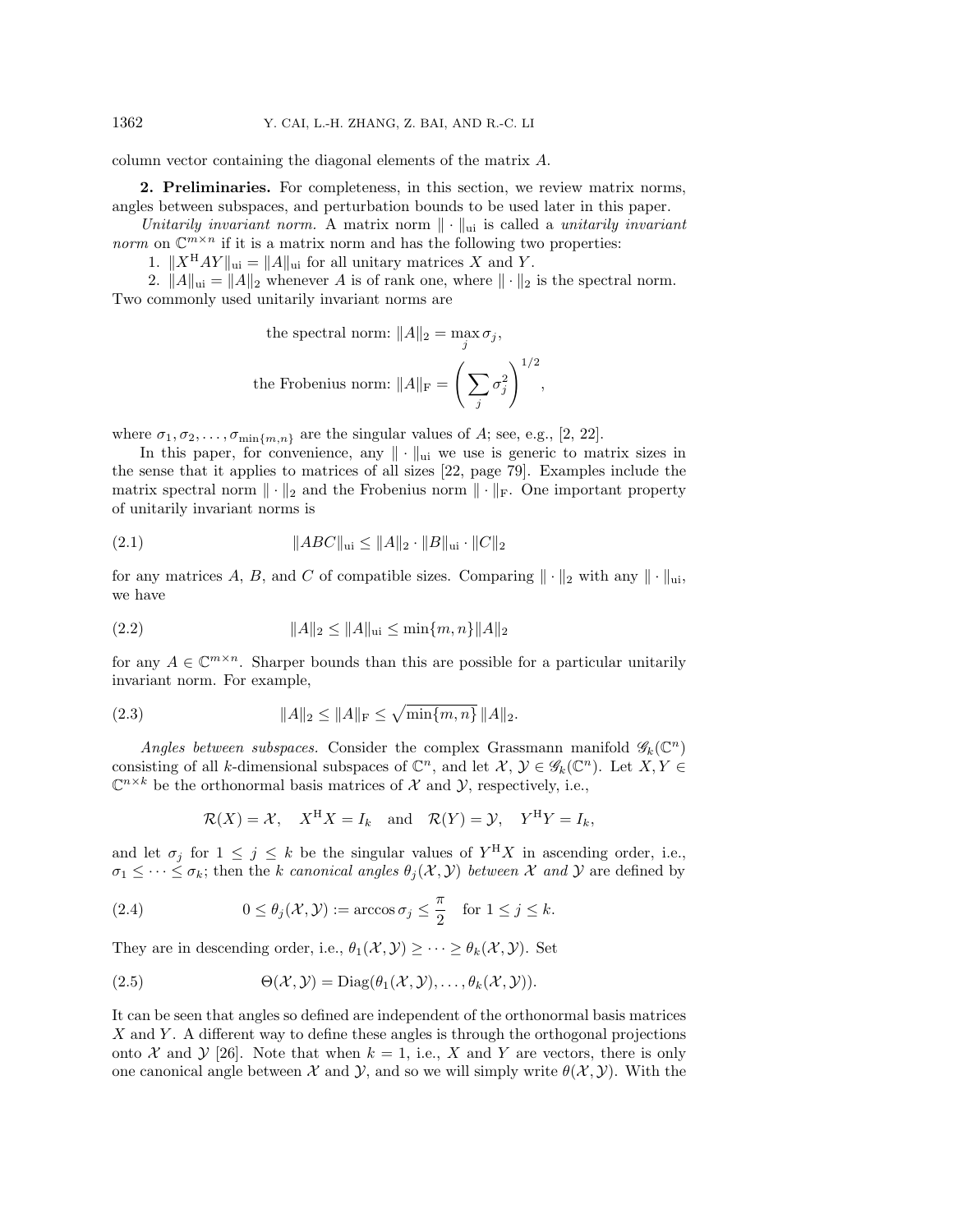definition of canonical angles, Sun [\[23,](#page-21-13) page 95] proved that for any unitarily invariant norm  $\| \cdot \|_{\text{ui}}$  on  $\mathbb{C}^{k \times k}$ ,  $\|\sin \Theta(\mathcal{X}, \mathcal{Y})\|_{\text{ui}}$  defines a unitarily invariant metric on  $\mathscr{G}_k(\mathbb{C}^n)$ . On a related note, Qiu, Zhang, and Li [\[19\]](#page-21-14) proved that  $\| \Theta (\mathcal{X}, \mathcal{Y})\|_{\text{ui}}$  also defines a unitarily invariant metric on  $\mathscr{G}_k(\mathbb{C}^n)$ .

In what follows, we sometimes place a vector or matrix in one or both arguments of  $\theta_i (\cdot , \cdot )$ ,  $\theta (\cdot , \cdot )$ , and  $\Theta (\cdot , \cdot )$  with the understanding that it is about the subspace spanned by the vector or the columns of the matrix argument. The following lemma provides a convenient way to compute  $\|\sin \Theta (\mathcal{X}, \mathcal{Y})\|_{\text{ui}}$ .

<span id="page-3-1"></span>LEMMA 2.1. Let  $[X, X_c]$  and  $[Y, Y_c]$  be two unitary matrices with  $X, Y \in \Bbb C^{n \times k}$ . Then

$$
\|\sin\Theta(X,Y)\|_{\text{ui}} = \|X_{\text{c}}^{\text{H}}Y\|_{\text{ui}} = \|X^{\text{H}}Y_{\text{c}}\|_{\text{ui}}
$$

for any unitarily invariant norm  $\| \cdot \|_{\text{ui}}$  on  $\Bbb C^{k\times k}$ .

Because orthonormal bases for subspaces are not unique, two subspaces  $\mathcal X$  and  $\mathcal Y$ of dimension  $k$  are close in terms of their canonical angles, or equivalently some norm  $\|\sin \Theta (\mathcal X , \mathcal Y )\|_{\text{ui}}$  can have orthonormal basis matrices  $X, Y \in \Bbb C^{n \times k}$  that are far apart in the sense that  $\| X - Y \|_{\text{ui}} \gg \| \sin \Theta (\mathcal{X}, \mathcal{Y}) \|_{\text{ui}}$ . The next lemma, whose proof can be found in [\[29,](#page-22-0) Lemma 4.1], says that one can always choose the basis matrices that differ from each other by  $O(\|\sin \Theta (\mathcal{X}, \mathcal{Y})\|_{\text{ui}}).$ 

LEMMA 2.2 (see [\[29,](#page-22-0) Lemma 4.1]). Suppose  $X, Y \in \mathbb{U}^{n \times k}$ . Then there exists a unitary matrix  $Q \in \mathbb{R}^{k \times k}$  such that

(2.6) 
$$
\|\sin \Theta(X, Y)\|_{\text{ui}} \le \|XQ - Y\|_{\text{ui}} \le \sqrt{2} \|\sin \Theta(X, Y)\|_{\text{ui}}
$$

for any unitarily invariant norm  $\|\cdot \|_{\text{ui}}$ .

Each  $\mathcal X \in \mathscr G_k(\mathbb C^n)$  can be represented uniquely by the orthogonal projector  $P_\mathcal X$ onto the subspace X. Given  $X^H X = I_k$  such that  $\mathcal{X} = \mathcal{R} (X)$ , we have

$$
P_{\mathcal{X}} = P_X := XX^{\mathcal{H}}.
$$

Note that even though  $P_X$  is explicitly defined by X, it is independent of the choice of X so long as  $\mathcal{R} (X) = \mathcal{X}$ . Therefore, any norm on the differences between the orthogonal projectors induces a metric on  $\mathscr{G}_k(\mathbb C^n)$ . Naturally, we would ask whether there is any relation between  $\|\sin \Theta (X, Y )\|_{\text{ui}}$  and  $\| P_X - P_Y \|_{\text{ui}}$ . Indeed, for any  $X, Y \in \mathbb{U}^{n \times k}$ , we have

<span id="page-3-0"></span>(2.7) 
$$
\|\sin\Theta(X,Y)\|_2 = \|P_X - P_Y\|_2, \quad \|\sin\Theta(X,Y)\|_{\mathcal{F}} = \frac{1}{\sqrt{2}}\|P_X - P_Y\|_{\mathcal{F}}.
$$

Both equalities in [\(2.7\)](#page-3-0) are the simple consequences of the fact that the singular values of  $P_X - P_Y$  consist of each sin  $\theta_i(X, Y)$  repeated twice and  $n - 2k$  zeros [\[22,](#page-21-11) page 43]. In addition, we have

<span id="page-3-2"></span>(2.8) 
$$
\frac{1}{2}||P_X - P_Y||_{\text{ui}} \le ||\sin \Theta(X, Y)||_{\text{ui}} \le ||P_X - P_Y||_{\text{ui}}
$$

for any unitarily invariant norm  $\| \cdot \|_{\text{ui}}$ . Closely related, the singular values of  $P_X(I P_Y$  consist of all  $\sin \theta_i(X, Y)$  and  $n - k$  zeros [\[22,](#page-21-11) page 43], and therefore

(2.9) 
$$
\|\sin \Theta(X, Y)\|_{\text{ui}} = \|P_X(I - P_Y)\|_{\text{ui}} = \|P_Y(I - P_X)\|_{\text{ui}}.
$$

In the rest of this paper, we will treat  $\mathcal{X}$ ,  $P_{\mathcal{X}}$ , and  $P_{\mathcal{X}}$  indistinguishably whenever convenient.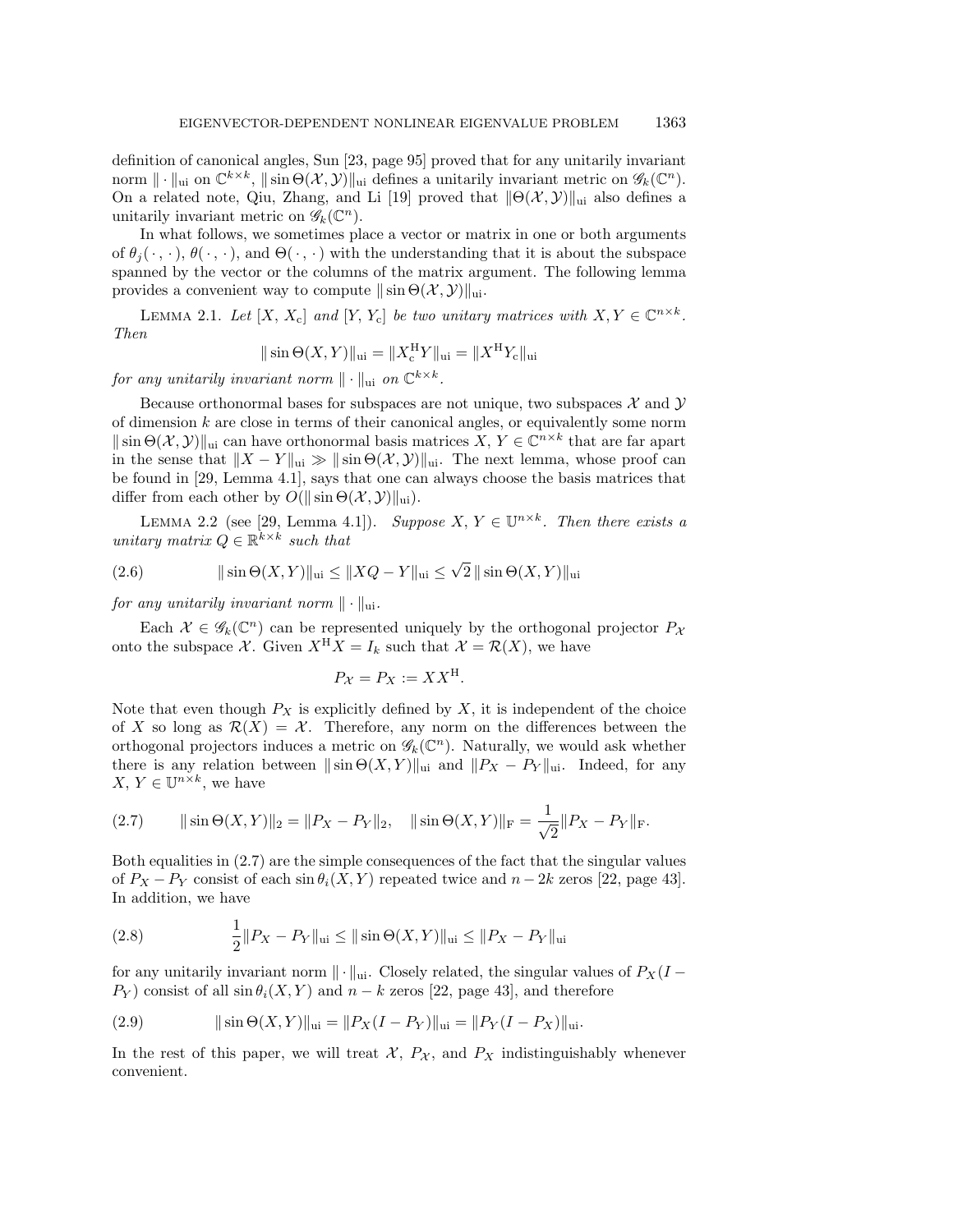<span id="page-4-3"></span>Perturbation of Hermitian matrices. A well-known theorem of Weyl is the following.

LEMMA 2.3 (see [\[22,](#page-21-11) page 203]). For two Hermitian matrices  $A, \widetilde{A} \in \mathbb C^{n \times n}$ , we have

$$
|\lambda_j(A) - \lambda_j(A)| \le ||A - A||_2 \quad \text{for } 1 \le j \le n.
$$

The next lemma is essentially [\[6,](#page-21-15) Theorem 5.1] due to Davis and Kahan.

<span id="page-4-1"></span>LEMMA 2.4 (see [\[6\]](#page-21-15)). Let H and M be two Hermitian matrices, and let S be a matrix of a compatible size as determined by the Sylvester equation

$$
HY-YM=S.
$$

If either all eigenvalues of H are contained in a closed interval that contains no eigenvalue of  $M$ , or vice versa, then the Sylvester equation has a unique solution  $Y$ , and, moreover,

$$
||Y||_{\text{ui}} \leq \frac{1}{\delta} ||S||_{\text{ui}},
$$

where  $\delta = \min | \mu - \omega |$  over all eigenvalues  $\mu$  of M and all eigenvalues  $\omega$  of H.

Finally, the well-known Davis-Kahan  $\sin \Theta$  theorem in [\[6\]](#page-21-15) (see also [\[22,](#page-21-11) [13\]](#page-21-16)) will play a central role in our later analysis. However, we will not explicitly state the theorem here for two reasons. The first reason is that it can be inferred from Lemma [2.4,](#page-4-1) and the second one is that we can derive a better locally convergent rate of the SCF iteration by going through the actual proof of the theorem, as we will later in this paper.

<span id="page-4-0"></span>**3. Existence and uniqueness.** Recall  $(1.2)$  about the dependency of  $H(V)$  on V, which makes  $H(\cdot)$  a Hermitian matrix-valued function on the complex Grassmann manifold  $\mathscr{G}_k(\mathbb C^n)$ . For convenience, we will treat  $H(V)$  and  $H(\mathcal V)$  indistinguishably, where  $V = \mathcal{R}(V)$ . As a convention,  $\lambda_j (H(V))$  for  $1 \leq j \leq n$  are the eigenvalues of  $H(V)$ , arranged in nondecreasing order. The following theorem gives sufficient conditions for the existence and uniqueness of the solution of NEPv [\(1.1\)](#page-0-0).

<span id="page-4-7"></span><span id="page-4-2"></span>THEOREM 3.1. Assume that for the given unitarily invariant norm  $\|\cdot \|_{\text{ui}}$  and the spectral norm  $\|\cdot \|_2$ , there exist positive constants  $\xi_{\rm ui}$  and  $\xi_2$  such that for any  $V, \, \widetilde V \in \mathbb{U}^{n \times k},$ 

<span id="page-4-5"></span>(3.1a) 
$$
||H(V) - H(\tilde{V})||_{\text{ui}} \leq \xi_{\text{ui}} || \sin \Theta(V, \tilde{V})||_{\text{ui}},
$$

<span id="page-4-4"></span>(3.1b) 
$$
||H(V) - H(\tilde{V})||_2 \le \xi_2 ||\sin \Theta(V, \tilde{V})||_2,
$$

and also assume that there exists a positive constant  $\delta$  such that for any  $V \in \mathbb{U}^{n \times k}$ ,

<span id="page-4-6"></span>(3.2) 
$$
\lambda_{k+1}(H(V)) - \lambda_k(H(V)) \ge \delta.
$$

If  $\delta > \xi_{\text{ui}} + \xi_2$ , then NEPv [\(1.1\)](#page-0-0) has a unique solution.

Remark 1. Before we provide a proof, three comments are in order.

(a) The conditions in [\(3.1\)](#page-4-2) are Lipschitz-like conditions. As we have pointed out, Weyl's lemma (Lemma [2.3\)](#page-4-3) and the Davis-Kahan  $\sin \Theta$  theorem play central roles in our analysis. The former requires the 2-norm inequality  $(3.1b)$ , and the latter works for the general unitary-invariant norm inequality [\(3.1b\)](#page-4-4). The proof below needs [\(3.1b\)](#page-4-4), but at the place where [\(3.1a\)](#page-4-5) is used, it can be simply replaced by using [\(3.1b\)](#page-4-4) instead. Thus it may seem that the theorem is made unnecessarily more complicated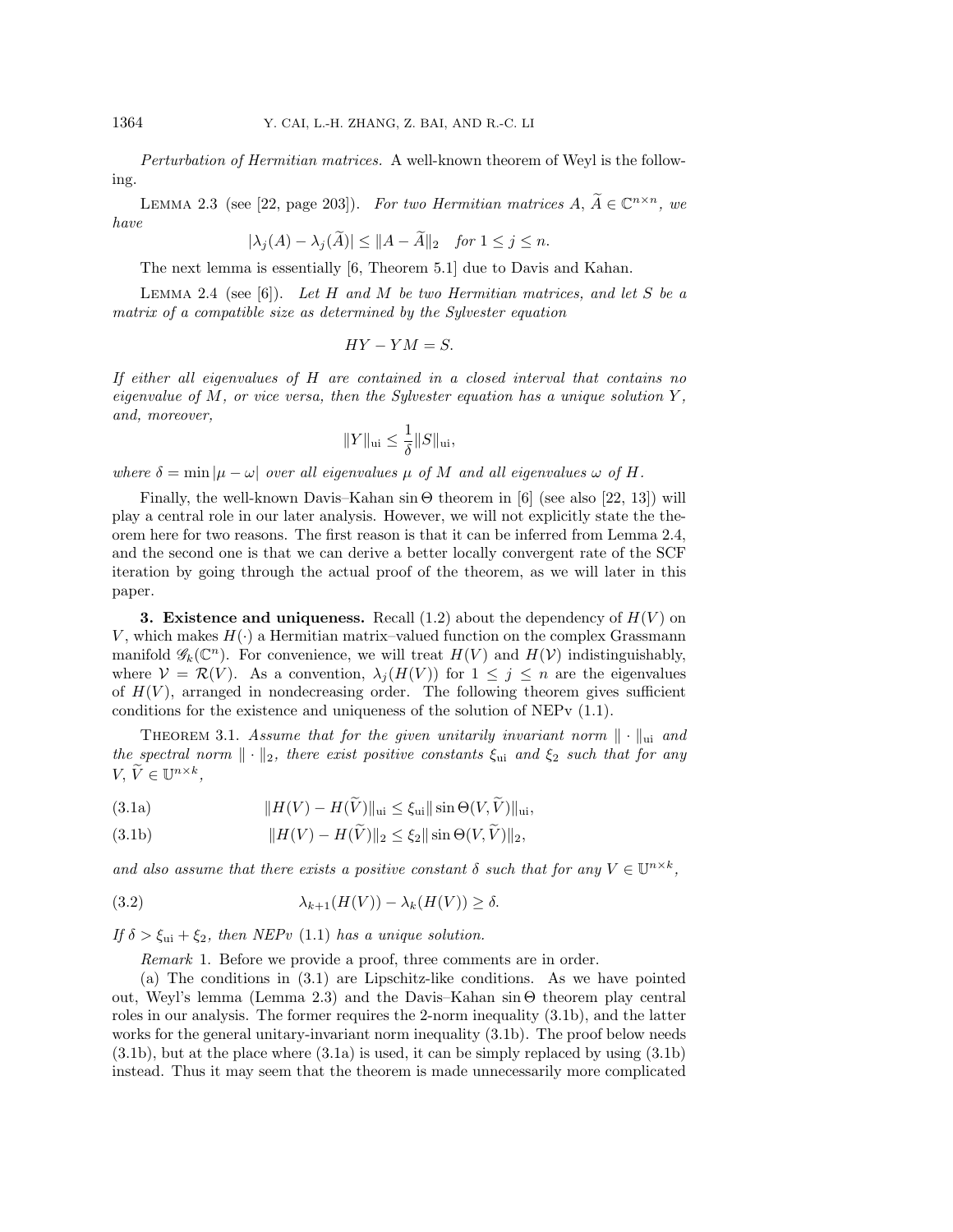by including both conditions in [\(3.1\)](#page-4-2) rather than just [\(3.1b\)](#page-4-4) alone. But we argue that there are situations where the theorem is stronger, namely if and when  $\xi_{ui} < \xi_2$  for some  $\| \cdot \|_{\text{ui}}$  other than the spectral norm and hence the condition on  $\delta > \xi_{\text{ui}} + \xi_2$ is weaker than  $\delta > 2\xi_2$ . By the same logic, if  $\zeta_{ui} \geq \zeta_2$ , then we should just use the version of this theorem with  $\| \cdot \|_{\text{ui}}$  also being the spectral norm.

(b) Any one of the conditions in [\(3.1\)](#page-4-2) yields one for the other by using [\(2.2\)](#page-2-1). For example, [\(3.1a\)](#page-4-5) leads to [\(3.1b\)](#page-4-4) with  $\xi_2 = k\xi_{\rm ui}$ , and likewise (3.1b) leads to (3.1a) with  $\xi_{\rm ui} = n\xi_2$ . Conceivably, the resulting  $\xi$ -constant is likely worse than being obtained through a direct estimation.

(c) The assumption [\(3.2\)](#page-4-6) requires a uniform gap between the kth and  $(k+1)$ st eigenvalues of every  $H(V)$  for  $V \in \mathbb{U}^{n \times k}$ . This is known as the "uniform wellposedness"" property for using the SCF iteration to solve the Hartree--Fock equation in electronic structure calculations [\[4\]](#page-21-7). It is undoubtedly strong and may be hard to verify.

Proof of Theorem [3.1.](#page-4-7) We prove the theorem by constructing a mapping on  $\mathscr{G}_k(\mathbb C^n)$  whose fixed-point is a solution to NEPv [\(1.1\)](#page-0-0), and vice versa. For any  $\mathcal{V} \in$  $\mathscr{G}_k(\mathbb C^n)$ , let  $V \in \mathbb U^{n \times k}$  such that  $\mathcal R (V) = \mathcal V$ . Because of [\(3.2\)](#page-4-6),  $H(V)$  has a unique invariant subspace associated with its k smallest eigenvalues. We define  $\phi(\mathcal{V})$  to be that subspace. Any solution V to NEPv [\(1.1\)](#page-0-0) satisfies  $\mathcal{R} (V) = \phi (\mathcal{R} (V ))$ ; i.e.,  $\mathcal{R} (V )$ is a fixed-point of  $\phi$ , and vice versa.

In what follows, we will prove  $\phi$  is strictly contractive on  $\mathscr{G}_k(\mathbb C^n)$  endowed with the distance metric

$$
dist(\mathcal{V}, \mathcal{V}) := || \sin \Theta(\mathcal{V}, \mathcal{V}) ||_{\text{ui}}.
$$

To this end, we consider  $V, \widetilde V \in \mathscr{G}_k(\Bbb C^n)$  and let  $V, \widetilde V \in \Bbb U^{n \times k}$  such that  $\mathcal{R}(V) = V$ and  $\mathcal R (\widetilde V) = \widetilde V$ , respectively. Write the eigendecompositions of  $H(V)$  and  $H(\widetilde V)$  as

$$
H(V) = [U, U_c] \operatorname{Diag}(\Lambda, \Lambda_c)[U, U_c]^{\mathrm{H}} \quad \text{and} \quad H(\widetilde{V}) = [\widetilde{U}, \widetilde{U}_c] \operatorname{Diag}(\widetilde{\Lambda}, \widetilde{\Lambda}_c)[\widetilde{U}, \widetilde{U}_c]^{\mathrm{H}},
$$

where  $[U, U_c]$ ,  $[\tilde U, \tilde U_c] \in \mathbb C^{n \times n}$  are unitary,  $U, \tilde U \in \mathbb U^{n \times k}$ , and

$$
\Lambda = \text{Diag}(\lambda_1(H(V)), \dots, \lambda_k(H(V))), \quad \Lambda_c = \text{Diag}(\lambda_{k+1}(H(V)), \dots, \lambda_n(H(V))),
$$

$$
\Lambda = \text{Diag}(\lambda_1(H(V)), \ldots, \lambda_k(H(V))), \quad \Lambda_c = \text{Diag}(\lambda_{k+1}(H(V)), \ldots, \lambda_n(H(V))).
$$

By Lemma [2.3](#page-4-3) and the Lipschitz-like conditions [\(3.1\)](#page-4-2), we have

$$
|\lambda_j(H(V)) - \lambda_j(H(\widetilde{V}))| \le ||H(V) - H(\widetilde{V})||_2 \le \xi_2 ||\sin\Theta(V, \widetilde{V})||_2 \quad \text{for } 1 \le j \le n,
$$

which, together with [\(3.2\)](#page-4-6) and  $\delta > \xi_{ui} + \xi_2$ , leads to

<span id="page-5-1"></span>
$$
\lambda_{k+1}(H(V)) - \lambda_k(H(\tilde{V})) = \lambda_{k+1}(H(V)) - \lambda_k(H(V)) + \lambda_k(H(V)) - \lambda_k(H(\tilde{V}))
$$
  
\n
$$
\geq \delta - \xi_2 ||\sin \Theta(V, \tilde{V})||_2
$$
  
\n(3.3)  
\n
$$
\geq \delta - \xi_2 > 0
$$

since  $\|\sin \Theta (V, \widetilde V)\|_2 \leq 1$  always. Now define  $R = H(V)U\widetilde U-\widetilde U\widetilde \Lambda$ . We have

$$
U_{\rm c}^{\rm H}R = \Lambda_{\rm c} U_{\rm c}^{\rm H} \widetilde{U} - U_{\rm c}^{\rm H} \widetilde{U} \widetilde{\Lambda}.
$$

On the other hand, it can be seen that  $R = [H(V) - H(\tilde{V})]\tilde{U}$ . Therefore,

<span id="page-5-0"></span>(3.4) 
$$
\Lambda_{\rm c} U_{\rm c}^{\rm H} \widetilde{U} - U_{\rm c}^{\rm H} \widetilde{U} \widetilde{\Lambda} = U_{\rm c}^{\rm H} [H(V) - H(\widetilde{V})] \widetilde{U}.
$$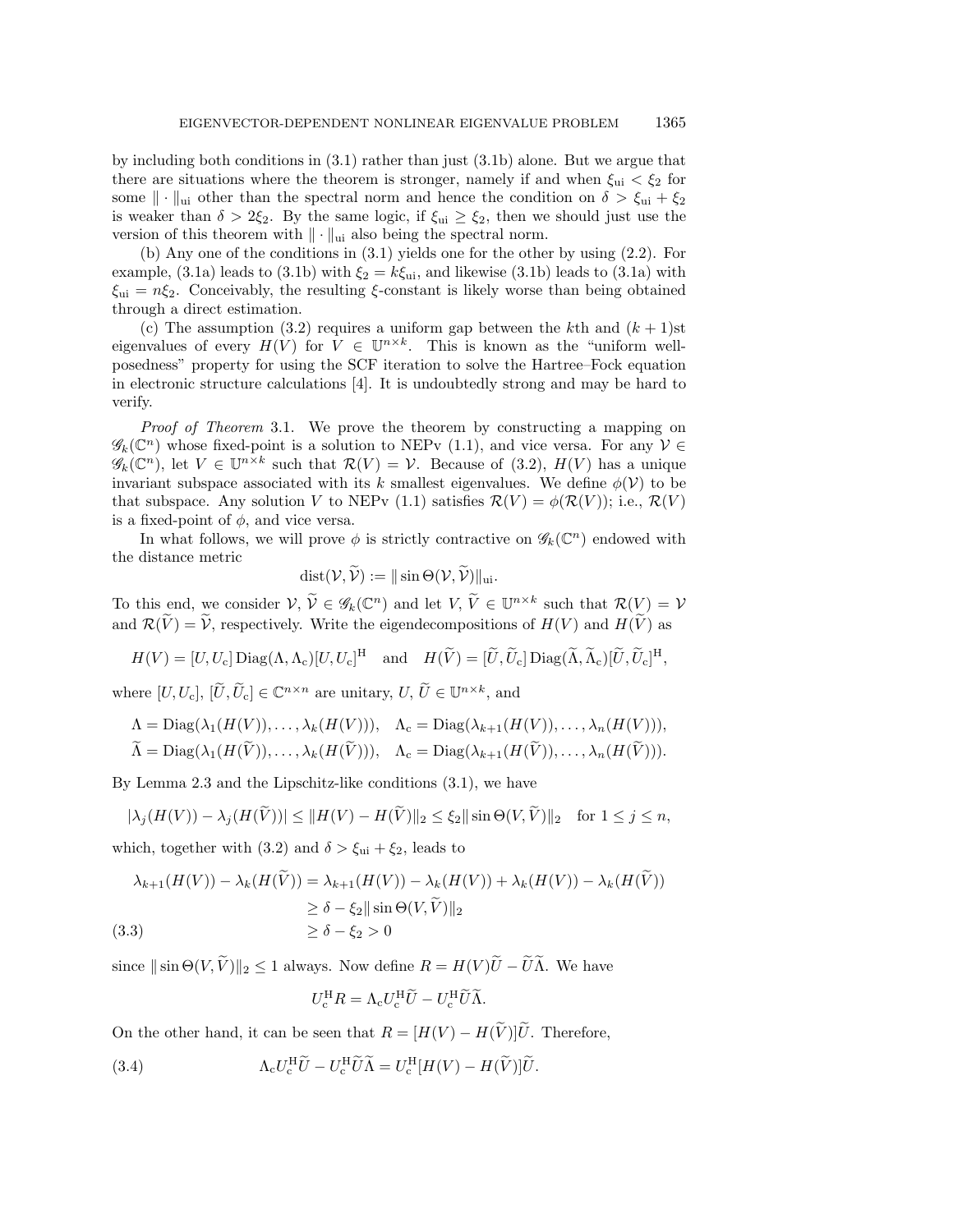Next we apply Lemmas [2.1](#page-3-1) and [2.4](#page-4-1) to get

<span id="page-6-2"></span><span id="page-6-1"></span>(3.5a) 
$$
\text{dist}(\phi(\mathcal{V}), \phi(\widetilde{\mathcal{V}})) = \|\sin \Theta(U, \widetilde{U})\|_{\text{ui}} = \|U_{\text{c}}^{\text{H}} \widetilde{U}\|_{\text{ui}}
$$

$$
\leq \frac{1}{\lambda_{k+1}(H(V)) - \lambda_{k}(H(\widetilde{V}))} \|U_{\text{c}}^{\text{H}}[H(V) - H(\widetilde{V})]\widetilde{U}\|_{\text{ui}}
$$

<span id="page-6-3"></span>(3.5c)  
\n
$$
\leq \frac{\xi_{\text{ui}}}{\delta - \xi_2} || \sin \Theta(V, \widetilde{V}) ||_{\text{ui}}
$$
\n
$$
= \frac{\xi_{\text{ui}}}{\delta - \xi_2} \operatorname{dist}(V, \widetilde{V}),
$$

where we have used Lemma [2.1](#page-3-1) for  $(3.5a)$ , applied Lemma [2.4](#page-4-1) to  $(3.4)$  for  $(3.5b)$ , and used the assumption  $(3.1a)$  and the inequality  $(3.3)$  for  $(3.5c)$ . This completes the proof that the mapping  $\phi$  is strictly contractive on  $\mathscr{G}_k(\mathbb C^n)$  since the factor  $\xi_{\rm ui}/(\delta - \xi_2) < 1$ . By the Banach fixed-point theorem [\[10\]](#page-21-17),  $\phi$  has a unique fixed-point in  $\mathscr{G}_k(\mathbb C^n)$ , or equivalently NEPv [\(1.1\)](#page-0-0) has a unique solution. П

In section [5,](#page-13-0) we will verify the satisfiability of the Lipschitz-like conditions [\(3.1\)](#page-4-2) for two NEPvs arising in electronic structure calculations and linear discriminant analysis.

## <span id="page-6-0"></span>4. SCF iteration and convergence analysis.

4.1. SCF iteration. A natural and most widely used method to solve NEPv [\(1.1\)](#page-0-0) is the SCF iteration shown in Algorithm [1;](#page-6-4) see [\[15,](#page-21-0) [20\]](#page-21-1) and references therein for its usage and variants in electronic structure calculations.

<span id="page-6-4"></span>\n- **Algorithm 1** SCF iteration for solving NEPv (1.1).
\n- **Required**: 
$$
V_0 \in \mathbb{C}^{n \times k}
$$
 with orthonormal columns, i.e.,  $V_0^H V_0 = I_k$ ;
\n- **Answer:** a solution to NEPv (1.1).
\n- **1: for**  $i = 1, 2, \ldots$  until convergence **do**
\n- **2:** construct  $H_i = H(V_{i-1})$
\n- **3:** compute the partial eigenvalue decomposition  $H_i V_i = V_i \Lambda_i$ , where  $V_i \in \mathbb{U}^{n \times k}$
\n

and  $\Lambda_i = \text{Diag}(\lambda_1(H_i), \ldots, \lambda_k(H_i)).$ 

4: end for

5: return the last  $V_i$  as a solution to NEPv [\(1.1\)](#page-0-0).

At each iterative step of SCF, a linear eigenvalue problem for  $H_i = H(V_{i-1})$ is partially solved. It is hoped that eventually  $\mathcal{R} (V_i)$  converges to some subspace  $\mathcal V_* \in \mathscr G_k(\mathbb C^n)$ . When it does, the orthonormal basis matrix  $V_*$  of  $\mathcal V_*$  will satisfy NEPv  $(1.1)$ , provided  $H(V)$  is continuous at  $V_*$ . We will state all our convergence analysis explicitly for the case of the smallest eigenvalues in the next sections. However, in some other applications, such as the one to be discussed in section [5.2,](#page-17-0) the solutions V of interest to [\(1.1\)](#page-0-0) are those such that the eigenvalues of  $\Lambda = V^H H(V) V$  correspond to the k largest eigenvalues of  $H(V)$ . The results of convergence analysis are equally valid if the word "smallest" is simply replaced by "largest,"

Note that at line  $2$  of Algorithm [1,](#page-6-4) we use the word "construct" to mean that sometimes  $H_i$  may not be explicitly computed but rather exists in some form in such a way that matrix-vector products by  $H_i$  can be efficiently performed.

<span id="page-6-5"></span>To monitor the progress of convergence, we can compute the normalized residual

(4.1) 
$$
\text{NRes}_{i} = \frac{\|H_{i+1}V_{i} - V_{i}(V_{i}^{H}H_{i+1}V_{i})\|}{\|H_{i+1}\| + \|A_{i}\|},
$$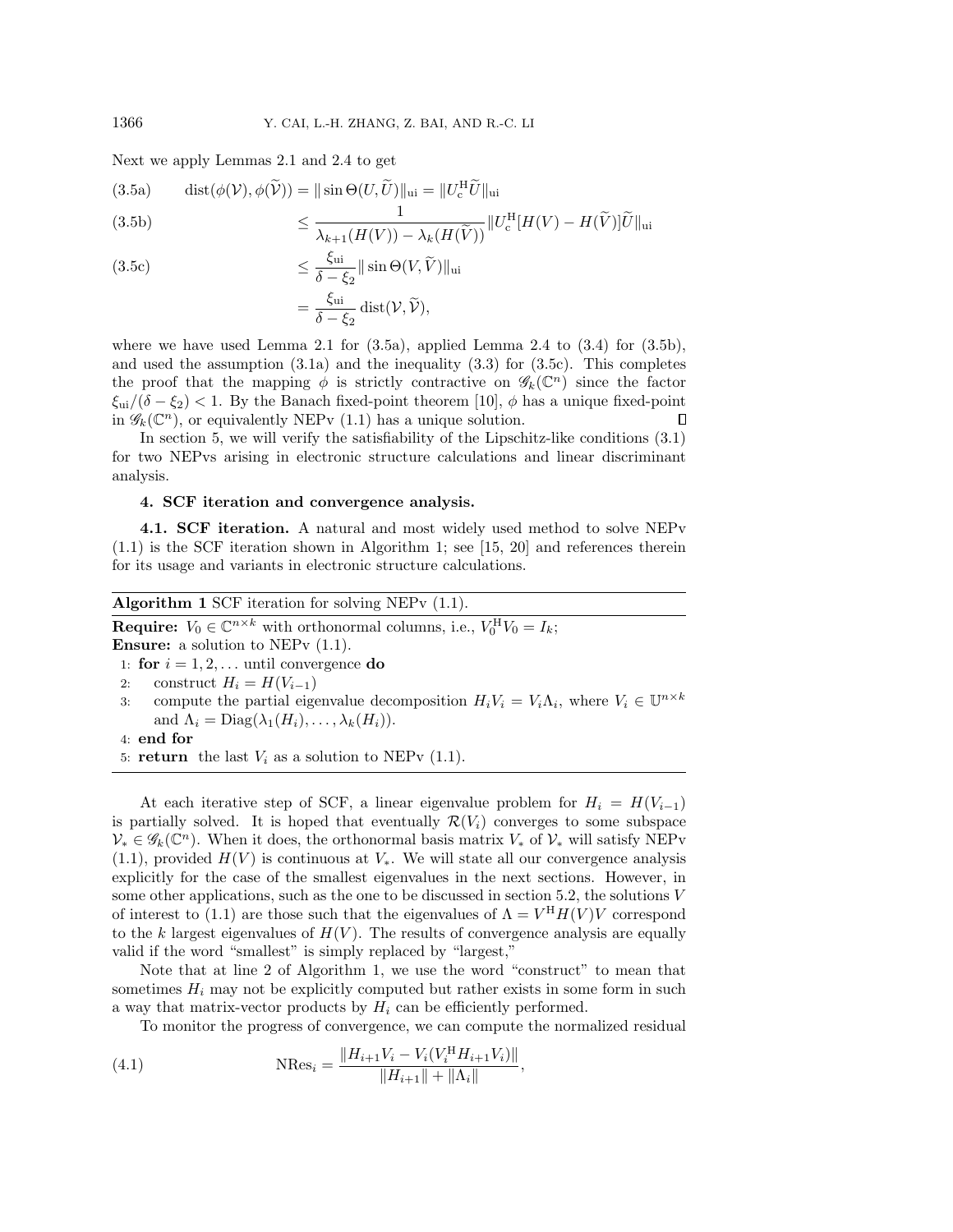where  $\| \cdot \|$  is some matrix norm that is easy to compute, e.g., the Frobenius norm. But some of the quantities in defining  $NRes_i$  may not be necessarily needed in the SCF iteration, e.g.,  $H_{i+1}V_i$  and  $\| H_{i+1}\|$ , and they may not be cheap to compute. Therefore, we should not compute  $NRes_i$  too often, especially for the first many iterations of SCF when convergence has not yet happened. Also, only a very rough estimate of  $\| H_{i+1}\|$ is enough. There are metrics other than [\(4.1\)](#page-6-5) that have been used to monitor the convergence of the SCF iteration when it comes to a particular application, e.g., the use of  $\rho (V_i) = \text{Diag}(V_i V_i^{\text{H}})$  that corresponds to the charge density of electrons in electronic structure calculations (see [\[3,](#page-21-18) [4\]](#page-21-7) and references therein). The idea is to examine the difference of  $\| \rho (V_i) - \rho (V_{i-1})\|$ . When it falls below a prescribed tolerance, convergence is claimed.

<span id="page-7-5"></span>4.2. Local convergence of SCF. Let  $V_*$  be a solution to NEPv [\(1.1\)](#page-0-0). The three assumptions we will make are as follows:

(A1) The eigenvalue gap

(4.2) 
$$
\delta_* = \lambda_{k+1}(H(V_*)) - \lambda_k(H(V_*)) > 0.
$$

- (A2) The matrix-valued function  $H(V)$  is continuous over  $\mathbb{U}^{n\times k}$  at  $V = V_*$ .
- (A3) There exists a nonnegative constant  $\chi < \infty$  such that for some  $q \geq 1$ ,

<span id="page-7-4"></span>(4.3) 
$$
\limsup_{\|\sin \Theta(V,V_*)\|_{\text{ui}} \to 0} \frac{\|(I - P_*)[H(V) - H(V_*)]P_*\|_{\text{ui}}}{\|\sin \Theta(V,V_*)\|_{\text{ui}}^q} \leq \chi,
$$

where  $P_* = V_* V_*^{\rm H}$  is the orthogonal projector onto  $\mathcal{R} (V_*)$ .

The following theorem is the main result on the local convergence of the SCF iteration.

<span id="page-7-3"></span>THEOREM 4.1. Assume (A1), (A2), (A3) and that  $\chi < \delta_*$  if  $q = 1$  (not necessary to assume  $\chi < \delta_*$  if  $q > 1$ ), and let  $\{ V_i\}_i$  be the sequence generated by the SCF iteration (Algorithm [1](#page-6-4)) with initial guess  $V_0$ . If  $V_0$  is sufficiently close to  $V_*$  in the sense that  $\|\sin \Theta (V_0, V_*)\|_{\text{ui}}$  is sufficiently small, then there exists a sequence  $\{ \tau_i\}_i$ such that

<span id="page-7-2"></span>(4.4) 
$$
\|\sin\Theta(V_i,V_*)\|_{\text{ui}} \leq \tau_{i-1} \|\sin\Theta(V_{i-1},V_*)\|_{\text{ui}}^q
$$

and

(4.5) 
$$
\lim_{i \to \infty} \tau_i = \frac{\chi}{\delta_*},
$$

and the following hold:

- 1. for  $q = 1$ , all  $\tau_i < 1$ , and thus the SCF iteration is locally linearly convergent to  $\mathcal{R} (V_*)$  with the linear convergence rate no larger than  $\chi / \delta _*$ ;
- <span id="page-7-0"></span>2. for  $q > 1$ , the SCF iteration is locally convergent to  $\mathcal{R} (V_\ast )$  of order q.

*Proof.* For  $q = 1$ , as  $\chi < \delta_*$ , we can pick two positive constants  $\epsilon_1 < \delta_* / 3$  and  $\epsilon_2$ such that

(4.6) 
$$
\tau := \frac{\chi + \epsilon_2}{\delta_* - 3\epsilon_1} < 1;
$$

otherwise, for  $q > 1$ , any two positive constants  $\epsilon_1 < \delta_*/3$  and  $\epsilon_2$  will do. By (A2) and (A3), there exists a positive number  $\Delta$  with

<span id="page-7-1"></span>(4.7) 
$$
\Delta \le 1
$$
 for  $q = 1$  or  $\Delta < \min \left\{ 1, \left( \frac{\delta_* - 3\epsilon_1}{\chi + \epsilon_2} \right)^{1/(q-1)} \right\}$  for  $q > 1$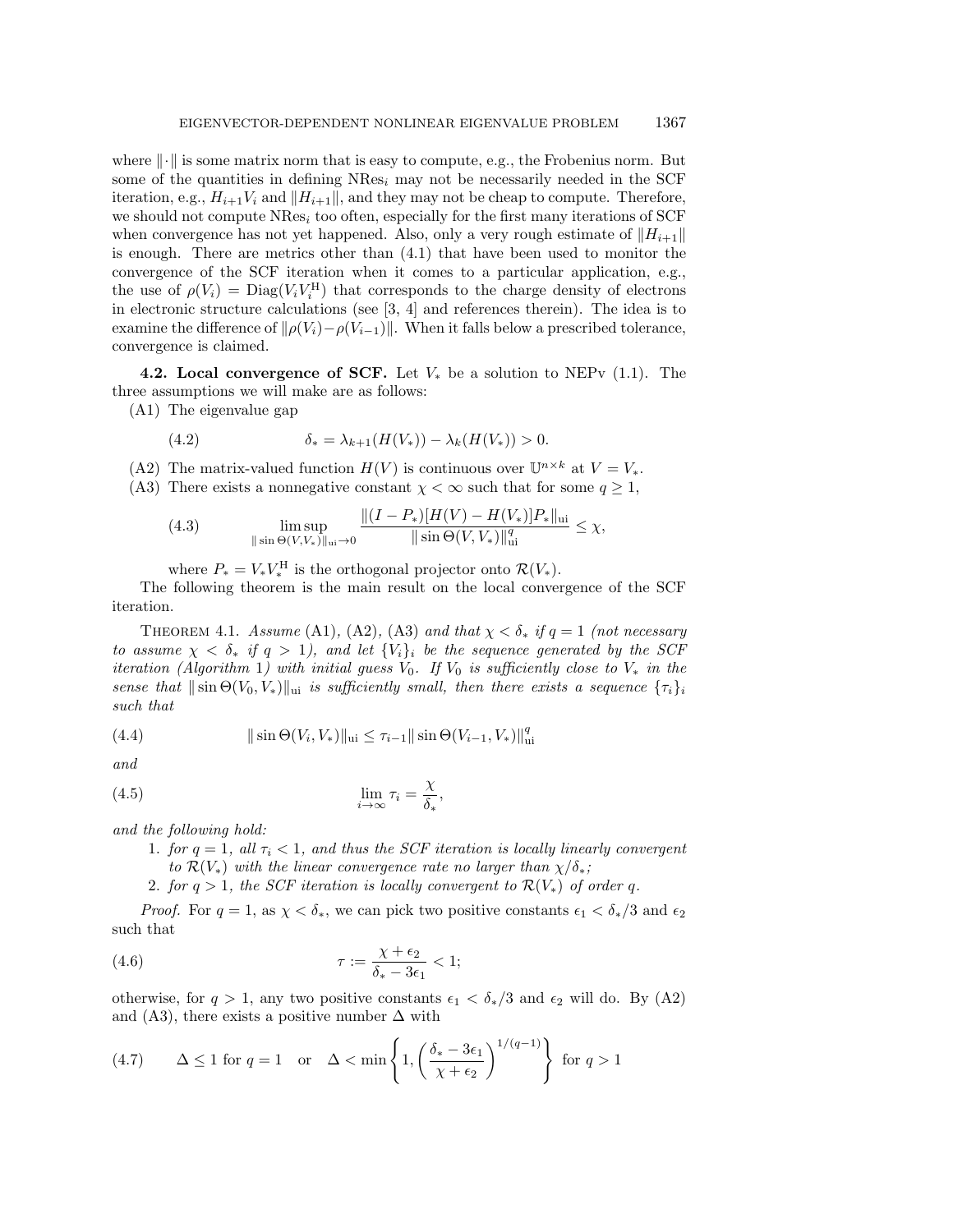such that, whenever  $\|\sin \Theta (V, V_*)\|_{\text{ui}} \leq \Delta ,$ 

(4.8a) 
$$
||H(V) - H(V_*)||_2 \le \epsilon_1,
$$

(4.8b) 
$$
\frac{\|(I - P_*)(H(V) - H(V_*)|P_*\|_{\text{ui}}}{\|\sin \Theta(V, V_*)\|_{\text{ui}}^q} \leq \chi + \epsilon_2.
$$

Now suppose that  $\|\sin \Theta (V_0, V_*)\|_{\text{ui}} \leq \Delta$  and set

(4.9a) 
$$
\varepsilon_{i1} = ||H(V_i) - H(V_*)||_2,
$$

(4.9b) 
$$
\varepsilon_{i2} = \max \left\{ \frac{\| (I - P_*) [H(V_i) - H(V_*)] P_* \|_{\text{ui}}}{\| \sin \Theta(V_i, V_*) \|_{\text{ui}}^q} - \chi, 0 \right\},
$$

(4.9c) 
$$
\tau_i = \frac{\chi + \varepsilon_{i2}}{\delta_* - 3\varepsilon_{i1}}.
$$

Then  $\varepsilon_{01} \leq \epsilon_1 < \delta_*/3$  and  $\varepsilon_{02} \leq \epsilon_2$ , and hence

(4.10) 
$$
\tau_0 \Delta^{q-1} \le \tau \Delta^{q-1} < 1.
$$

To see this, for  $q = 1, \tau_0 \leq \tau < 1$  by [\(4.6\)](#page-7-0). If  $q > 1$ , [\(4.10\)](#page-8-0) is a consequence of [\(4.7\)](#page-7-1).

In what follows, we will prove that  $\|\sin \Theta (V_i, V_*)\|_{\text{ui}} \leq \Delta$  and [\(4.4\)](#page-7-2) hold for all  $i \geq 1$ . As a consequence, the inequalities in [\(4.8\)](#page-8-1) hold for  $V = V_i$ , and  $\varepsilon_{i1} \leq \epsilon_1 < \delta_*/3$ and  $\varepsilon_{i2} \leq \varepsilon_2$ , and hence  $\tau_i \Delta^{q-1} \leq \tau \Delta^{q-1} < 1$ . These, in particular, imply that  $\|\sin \Theta (V_i, V_*)\|_{\text{ui}} \rightarrow 0$  because

<span id="page-8-0"></span>
$$
\|\sin\Theta(V_i, V_*)\|_{\text{ui}} \le \tau \Delta^{q-1} \|\sin\Theta(V_{i-1}, V_*)\|_{\text{ui}},
$$

and the limiting equality in [\(4.4\)](#page-7-2) holds.

Due to similarity, it suffices to show that  $\|\sin \Theta (V_1, V_*)\|_{\text{ui}} \leq \Delta$  and [\(4.4\)](#page-7-2) hold for  $i = 1$ . Let the eigendecompositions of  $H(V_0)$  and  $H(V_*)$  be

$$
H(V_0) = [V_1, V_{1c}] \operatorname{Diag}(\Lambda_1, \Lambda_{1c})[V_1, V_{1c}]^{\mathrm{H}}
$$

and

$$
H(V_*) = [V_*, V_*\,\mathrm{c}]\operatorname{Diag}(\Lambda_*, \Lambda_*\,\mathrm{c})[V_*, V_*\,\mathrm{c}]^{\mathrm{H}},
$$

respectively, where  $[V_1, V_{1 \text{ c}}], [V_*, V_*] \in \Bbb C^{n \times n}$  are unitary,  $V_1, V_* \in \Bbb U^{n \times k}$ , and

$$
\Lambda_1 = \text{Diag}(\lambda_1(H(V_0)), \dots, \lambda_k(H(V_0))), \quad \Lambda_{1c} = \text{Diag}(\lambda_{k+1}(H(V_0)), \dots, \lambda_n(H(V_0))),
$$
  

$$
\Lambda_* = \text{Diag}(\lambda_1(H(V_*)), \dots, \lambda_k(H(V_*))), \quad \Lambda_{*\,c} = \text{Diag}(\lambda_{k+1}(H(V_*)), \dots, \lambda_n(H(V_*))).
$$

By Lemma [2.3,](#page-4-3) we know that

$$
|\lambda_j(H(V_0)) - \lambda_j(H(V_*))| \le ||H(V_0) - H(V_*)||_2 = \varepsilon_{01}
$$

for  $1 \leq j \leq n$ . It follows that

$$
\lambda_{k+1}(H(V_0)) - \lambda_k(H(V_*)) = \lambda_{k+1}(H(V_0)) - \lambda_k(H(V_0)) + \lambda_k(H(V_0)) - \lambda_k(H(V_*))
$$
  
(4.11) 
$$
\ge \delta_* - \varepsilon_{01} > \frac{2\delta_*}{3} > 0.
$$

Now define  $R_1 = H(V_0)V_* - V_* \Lambda_*$ . We have

(4.12) 
$$
(V_{1c})^{\mathrm{H}}R_1 = \Lambda_{1c}(V_{1c})^{\mathrm{H}}V_* - (V_{1c})^{\mathrm{H}}V_*\Lambda_*.
$$

<span id="page-8-1"></span>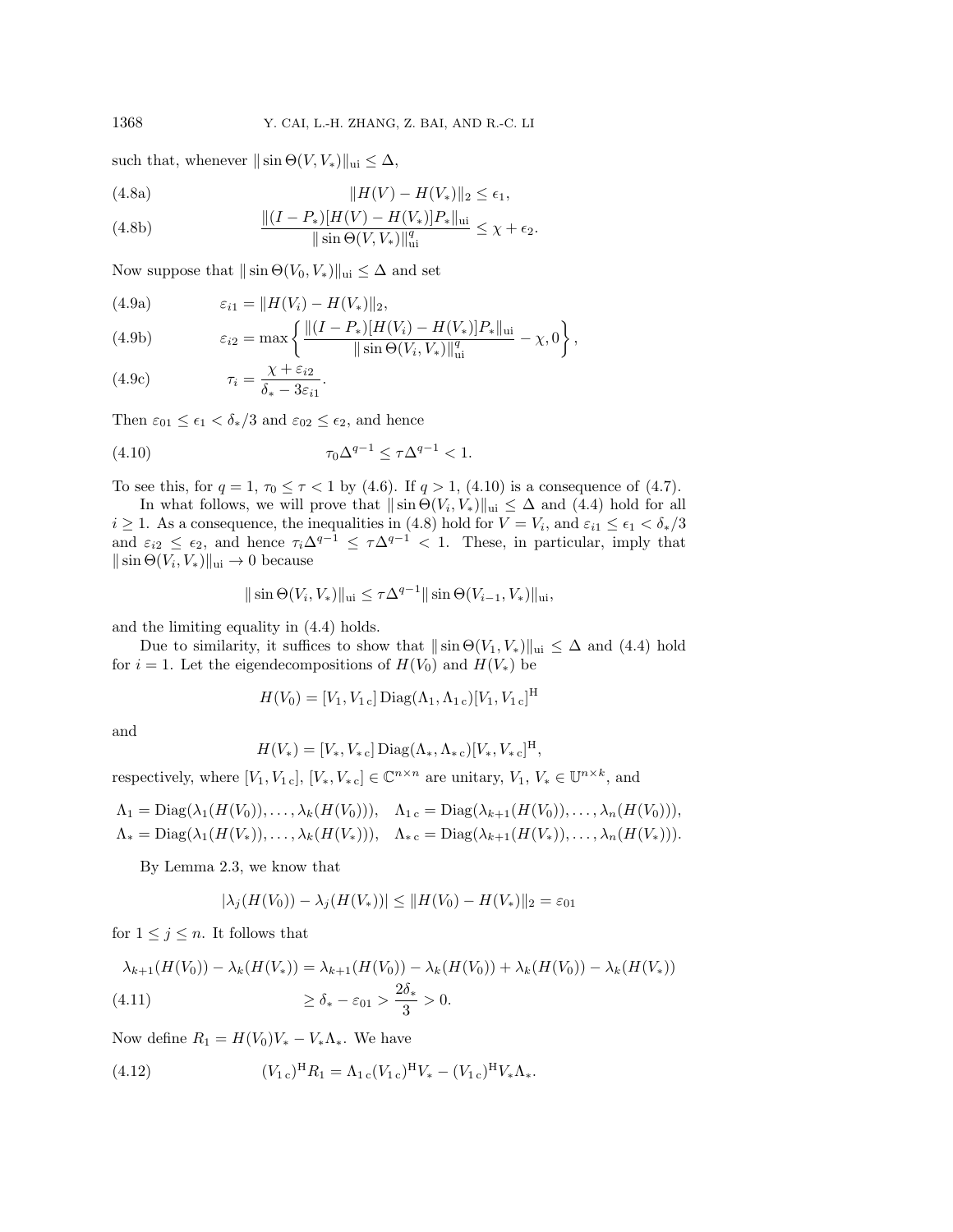On the other hand, it can be seen that  $R_1 = [H(V_0) - H(V_*)]V_*$ . Therefore,

$$
\Lambda_{1\,c}(V_{1\,c})^{\rm H}V_{\ast} - (V_{1\,c})^{\rm H}V_{\ast}\Lambda_{\ast} = (V_{1\,c})^{\rm H}[H(V_0) - H(V_{\ast})]V_{\ast}.
$$

Next we apply Lemmas [2.1](#page-3-1) and [2.4,](#page-4-1)  $(2.1)$ , and  $(2.8)$  to get

$$
\|\sin\Theta(V_1, V_*)\|_{\text{ui}} = \|(V_{1c})^H V_*\|_{\text{ui}}
$$
  
\n
$$
\leq \frac{1}{\lambda_{k+1}(H(V_0)) - \lambda_k(H(V_*))} \|(V_{1c})^H [H(V_0) - H(V_*)] V_*\|_{\text{ui}}
$$
  
\n
$$
= \frac{1}{\lambda_{k+1}(H(V_0)) - \lambda_k(H(V_*))} \|(I - P_1)[H(V_0) - H(V_*)] P_*\|_{\text{ui}}
$$
  
\n
$$
\leq \frac{1}{\delta_* - \varepsilon_{01}} \|(I - P_1)[H(V_0) - H(V_*)] P_*\|_{\text{ui}}
$$
  
\n
$$
\leq \frac{1}{\delta_* - \varepsilon_{01}} (\|(P_1 - P_*)[H(V_0) - H(V_*)] P_*\|_{\text{ui}})
$$
  
\n
$$
+ \|(I - P_*)[H(V_0) - H(V_*)] P_*\|_{\text{ui}})
$$
  
\n
$$
\leq \frac{1}{\delta_* - \varepsilon_{01}} (2 \|\sin\Theta(V_1, V_*)\|_{\text{ui}} \varepsilon_{01} + (\chi + \varepsilon_{02}) \|\sin\Theta(V_0, V_*)\|_{\text{ui}}^q)
$$

Solving the above inequality for  $\|\sin \Theta (V_1, V_*)\|_{\text{ui}}$ , we obtain

<span id="page-9-0"></span>(4.13) 
$$
\|\sin\Theta(V_1,V_*)\|_{\text{ui}} \leq \tau_0 \|\sin\Theta(V_0,V_*)\|_{\text{ui}}^q \leq \tau \Delta^{q-1} \|\sin\Theta(V_0,V_*)\|_{\text{ui}},
$$

where we have used  $\|\sin \Theta (V_0, V_*)\|_{\text{ui}} \leq \Delta$  for the second inequality. The first in-equality in [\(4.13\)](#page-9-0) is [\(4.4\)](#page-7-2) for  $i = 1$ , and the second inequality there implies that  $\| \sin \Theta (V_1, V_*) \|_{\text{ui}} \leq \Delta \leq 1$  because  $\tau \Delta^{q-1} < 1$ .  $\Box$ 

*Remark* 2. (a) The assumption  $(A1)$  is similar to the "uniform well-posedness" assumption [\(3.2\)](#page-4-6) on the eigenvalue gap of  $H(V)$  in Theorem [3.1.](#page-4-7)

(b) Let  $[V_*, V_*] \in \Bbb C^{n \times n}$  be unitary. Notice that

$$
||(I - P_*)[H(V) - H(V_*)]P_*||_{\text{ui}} = ||V_{*c}^H[H(V) - H(V_*)]V_*||_{\text{ui}}.
$$

The assumption  $(A3)$  is about the closeness of the  $(2, 1)$ -block of

$$
[V_*, V_*\,c]^{\rm H} H(V)[V_*, V_*\,c]
$$

in limit to the  $(2, 1)$ -block of  $[V_*, V_*]^\text{H} H(V_*)[V_*, V_*]$ , which is 0.

(c) The assumption (A3) with  $q = 1$  is weaker than the Lipschitz-like condition [\(3.1a\)](#page-4-5). This is because [\(3.1a\)](#page-4-5) implies

$$
\limsup_{\|\sin \Theta(V,V_*)\|_{\text{ui}} \to 0} \frac{\|(I - P_*)[H(V) - H(V_*)]P_*\|_{\text{ui}}}{\|\sin \Theta(V,V_*)\|_{\text{ui}}}
$$
  

$$
\leq \limsup_{\|\sin \Theta(V,V_*)\|_{\text{ui}} \to 0} \frac{\|H(V) - H(V_*)\|_{\text{ui}}}{\|\sin \Theta(V,V_*)\|_{\text{ui}}} \leq \xi_{\text{ui}}.
$$

In other words, the Lipschitz-like condition [\(3.1a\)](#page-4-5) implies the assumption (A3) with  $q = 1$  and  $\chi = \xi_{\text{ui}}$ .

(d) From the proof of Theorem [4.1,](#page-7-3) we can see that the assumption (A3) can be relaxed to

(4.14) 
$$
\limsup_{i \to \infty} \frac{\|(I - P_*)(H(V_i) - H(V_*))P_*\|_{\text{ui}}}{\|\sin \Theta(V_i, V_*)\|_{\text{ui}}} \le \chi,
$$

instead for all  $V \in \mathbb{U}^{n \times k}$  that go to  $V_*$ .

.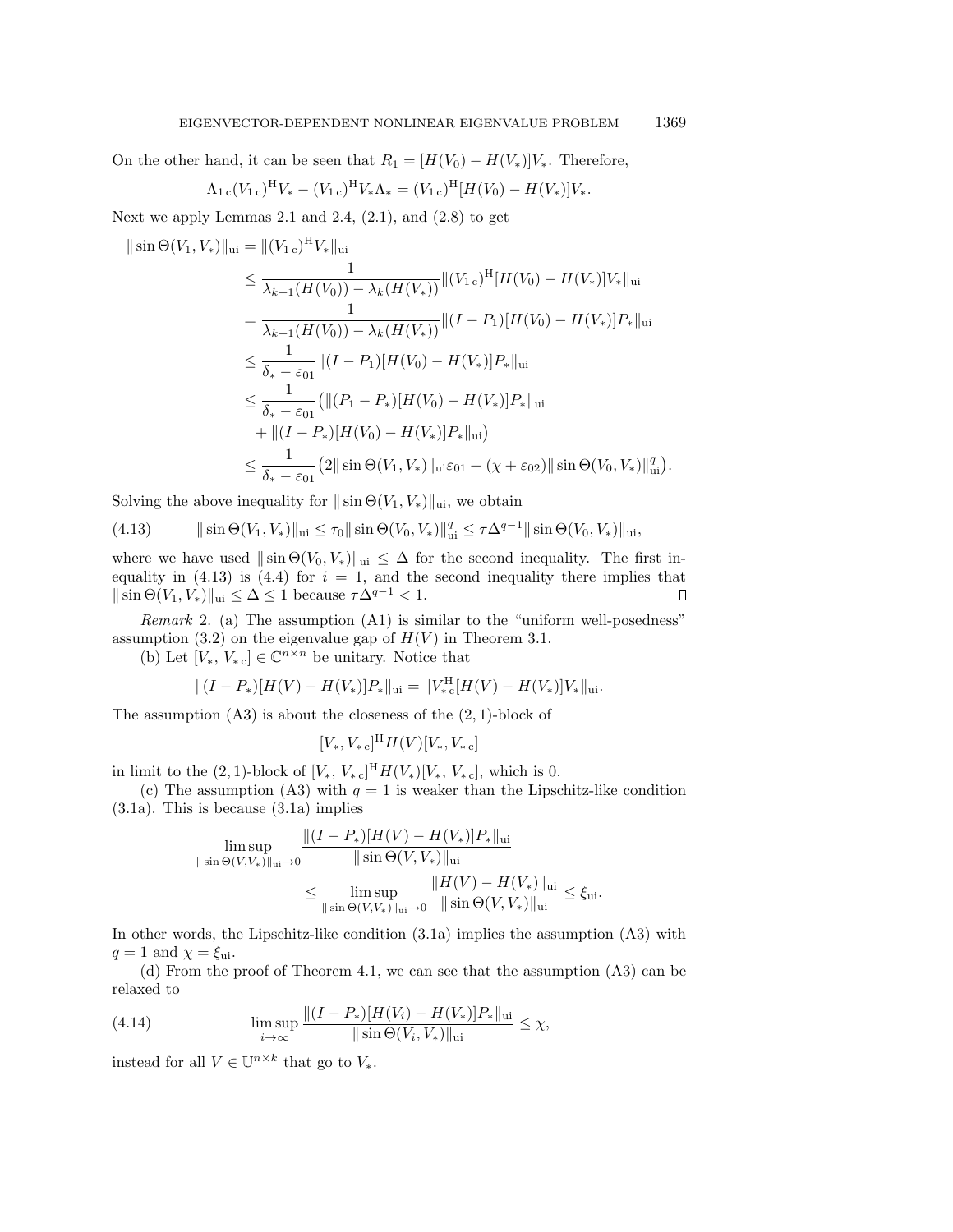<span id="page-10-5"></span>Example 1. We give an example to show that the local convergence rate revealed in Theorem [4.1](#page-7-3) is nearly achievable, which implies its near-optimality. Consider the following single-particle Hamiltonian in electronic structure calculations studied in [\[14,](#page-21-8) [27,](#page-21-9) [32\]](#page-22-1):

<span id="page-10-1"></span>(4.15) 
$$
H(V) = L + \alpha \cdot \text{Diag}(L^{-1}\rho(V)),
$$

where  $L = \text{tridiag}(-1, 2, -1)$  is a discrete 1-D Laplacian,  $\alpha$  is some real constant,  $\rho (V) = \text{diag}(VV^T)$ , and  $V^T V = I_k$ . This is a good place for us to point out again that all our developments in this paper are valid for real NEPv  $(1.1)$ , i.e.,  $H(V)$  is an  $n \times n$  real symmetric matrix-valued function of real V with  $V^{T}V = I_{k}$ , and at the same time  $Q$  in  $(1.2)$  is restricted to any orthogonal matrix.

To numerically demonstrate the local convergence rate, we use the following approach to compute an estimated convergence rate and the corresponding observed convergence rate for solving NEPv  $(1.1)$  with  $H(V)$  here by the SCF iteration (Al-gorithm [1\)](#page-6-4). For a given  $\alpha$ , we compute an "exact" solution  $V_*$  by setting a small tolerance of  $10^{-14}$  in SCF. At convergence, the eigenvalue gap  $\delta_{*}$  of the assumption (A1) is estimated by

$$
\widehat{\delta}_* = \lambda_{k+1}(H(\widehat{V}_*)) - \lambda_k(H(\widehat{V}_*)).
$$

We approximate the quantity  $\chi$  in the assumption (A3) by using the quantity

$$
\frac{\|(I-\widehat{P}_*)[H(V_i)-H(\widehat{V}_*)]\widehat{P}_*\|_2}{\|\sin\Theta(V_i,\widehat{V}_*)\|_2}
$$

near the end of the SCF iteration when it stays almost unchanged at a constant  $\hat \chi$ , where  $\widehat{P}_* = \widehat{V}_* \widehat{V}_*^T$ . Consequently, an estimated convergence rate in Theorem [4.1](#page-7-3) is the quantity  $\hat \chi / \hat \delta_*$ . The corresponding observed convergence rate  $\hat \tau$  is the numerical limit of the sequence

$$
\widehat{\tau}_i = \frac{\|\sin \Theta(V_i, V_*)\|_2}{\|\sin \Theta(V_{i-1}, \widehat{V}_*)\|_2}
$$

.

Figure [1](#page-11-0) shows the estimated convergence rates  $\hat \chi / \hat \delta_*$  and observed convergence rates  $\hat{\tau}$  for different values of  $\alpha$ . We can see that the estimated convergence rates are tight upper bounds for the observed convergence rates for all tested values of  $\alpha$ . In particular, for  $\alpha = 0.05$ , the bound is essentially reached.

4.3. Global convergence of SCF. Our main results for the global convergence of the SCF iteration are based on the following two inequalities to be established:

<span id="page-10-2"></span><span id="page-10-0"></span>(4.16) 
$$
\|\sin\Theta(V_i,V_{i+1})\|_2 \leq \tau_2 \|\sin\Theta(V_{i-1},V_i)\|_2,
$$

(4.17) 
$$
\|\sin\Theta(V_i, V_{i+1})\|_{\text{ui}} \le \tau_{\text{ui}} \|\sin\Theta(V_{i-1}, V_i)\|_{\text{ui}}
$$

for some constants  $\tau_2, \tau_{\text{ui}} < 1$  to be specified in the theorem below.

<span id="page-10-4"></span>THEOREM 4.2. Assume the Lipschitz-like conditions [\(3.1\)](#page-4-2) hold and  $\xi_{ui}$  and  $\xi_2$  are the corresponding positive constants, and let  $\{V_i\}_i$  be generated by the SCF iteration (Algorithm [1](#page-6-4)). Suppose that there exists a positive constant  $\delta$  such that

<span id="page-10-3"></span>(4.18) 
$$
\lambda_{k+1}(H(V_i)) - \lambda_k(H(V_i)) \geq \delta \quad \text{for all } i = 1, 2, \ldots.
$$

(a) If  $\delta > \xi_{\rm ui} + \xi_2$ , then the inequality [\(4.17\)](#page-10-0) holds for all i with

(4.19) 
$$
\tau_{ui} = \frac{\xi_{ui}}{\delta - \xi_2} < 1.
$$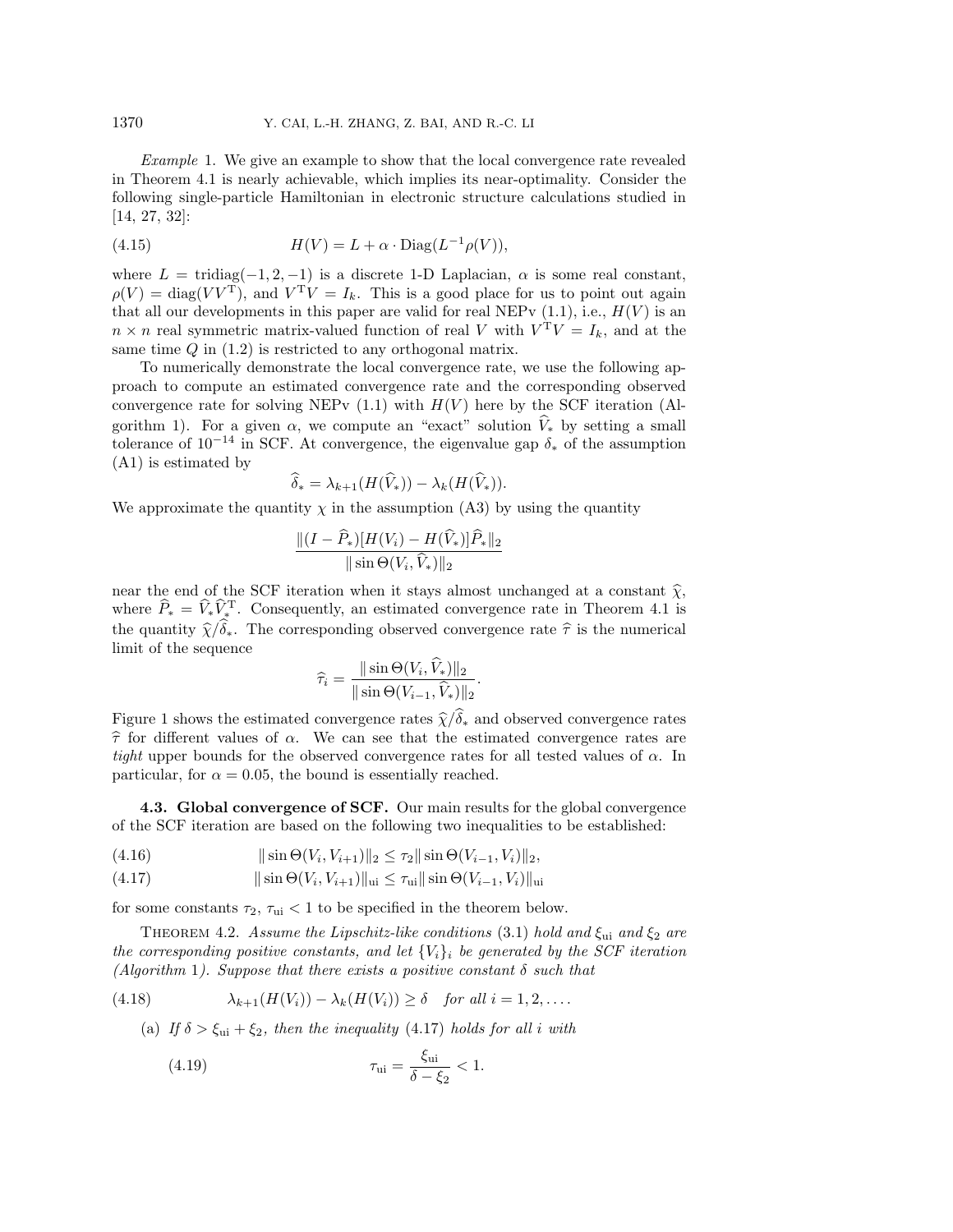<span id="page-11-0"></span>

FIG. 1. Convergence rate: estimated  $\hat{\chi}/\hat{\delta}_*$  and observed  $\hat{\tau}$  for different values of  $\alpha$  for the single-particle Hamiltonian  $H(V)$  defined in [\(4.15\)](#page-10-1) with  $n = 10$  and  $k = 2$ .

(b) If  $\delta > \xi_2 + ||\sin \Theta (V_0, V_1)||_2\xi_2$ , then the inequality [\(4.16\)](#page-10-2) holds for all i with

<span id="page-11-2"></span>(4.20) 
$$
\tau_2 = \frac{\xi_2}{\delta - \xi_2 \|\sin \Theta(V_0, V_1)\|_2} < 1.
$$

(c) If  $\delta > \max\{ \xi_{ui}, \xi_2\} + || \sin \Theta (V_0, V_1)||_2\xi_2$ , then both inequalities [\(4.16\)](#page-10-2) and [\(4.17\)](#page-10-0) hold for all i with (4.21)

<span id="page-11-3"></span>
$$
\tau_2 = \frac{\xi_2}{\delta - \xi_2 \|\sin \Theta(V_0, V_1)\|_2} < 1 \quad and \quad \tau_{ui} = \frac{\xi_{ui}}{\delta - \xi_2 \|\sin \Theta(V_0, V_1)\|_2} < 1.
$$

These inequalities imply that, in their respective cases,  $\mathcal{R} (V_i)$  converges and that the limit, denoted by  $V_* \in \mathscr{G}_k(\mathbb C^n)$ , is the solution of NEPv [\(1.1\)](#page-0-0). In other words,  $\sin \Theta (V_{i-1}, V_i) \rightarrow 0$  as  $i \rightarrow \infty$  and the SCF iteration is globally linearly convergent.

*Proof.* Let the eigendecomposition of  $H(V_i)$  be

$$
H(V_i) = [V_{i+1}, V_{i+1,c}] \operatorname{Diag}(\Lambda_{i+1}, \Lambda_{i+1,c}) [V_{i+1}, V_{i+1,c}]^{\mathrm{H}},
$$

where  $[V_{i+1}, V_{i+1,c}] \in \mathbb C^{n \times n}$  is unitary,  $V_{i+1} \in \mathbb U^{n \times k}$ ,

$$
\Lambda_{i+1} = \text{Diag}(\lambda_1(H(V_i)), \ldots, \lambda_k(H(V_i))),
$$

and

<span id="page-11-1"></span>
$$
\Lambda_{i+1,c} = \text{Diag}(\lambda_{k+1}(H(V_i)), \ldots, \lambda_n(H(V_i))).
$$

For convenience, introduce  $\eta_i = || \sin \Theta (V_{i-1}, V_i)||_2$ . By Lemma [2.3](#page-4-3) and [\(3.1\)](#page-4-2), it holds that

$$
(4.22) \qquad |\lambda_j(H(V_{i-1})) - \lambda_j(H(V_i))| \le ||H(V_{i-1}) - H(V_i)||_2 \le \xi_2 \eta_i
$$

for all  $j$ . Combine  $(4.18)$  and  $(4.22)$  to get

$$
\lambda_{k+1}(H(V_{i-1})) - \lambda_k(H(V_i)) = \lambda_{k+1}(H(V_{i-1})) - \lambda_k(H(V_{i-1})) + \lambda_k(H(V_{i-1})) - \lambda_k(H(V_i)) \ge \delta - \xi_2 \eta_i.
$$
\n(4.23)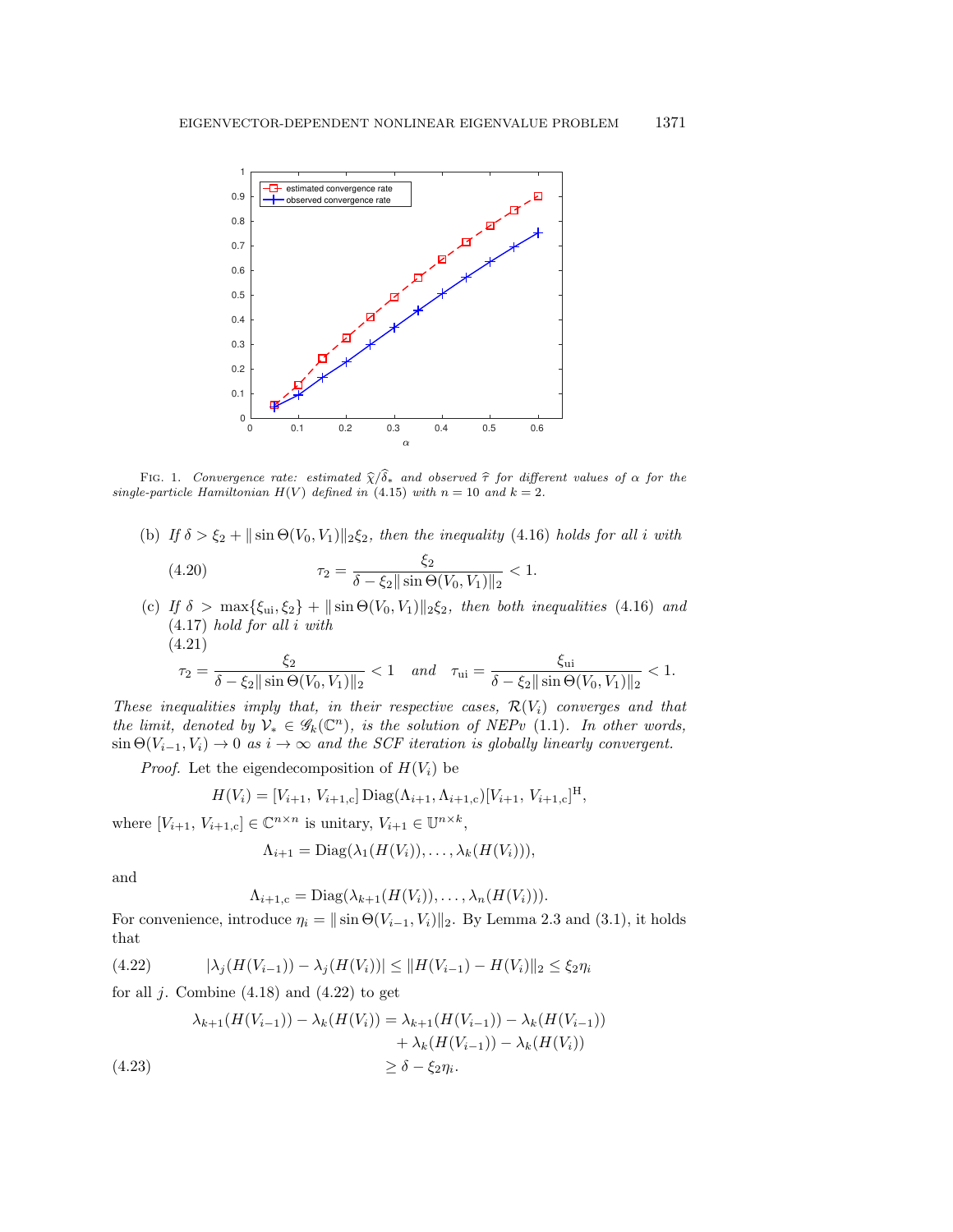Define  $R_i = H(V_{i-1})V_{i+1} - V_{i+1}\Lambda_{i+1}$ . We have

<span id="page-12-4"></span>
$$
V_{i}^{H}R_{i} = \Lambda_{i}{}_{c}V_{i}^{H}V_{i+1} - V_{i}^{H}V_{i+1}\Lambda_{i+1}.
$$

On the other hand, it can be verified that  $R_i = [H(V_{i-1}) - H(V_i)]V_{i+1}$ . Therefore,

(4.24) 
$$
\Lambda_{i}{}_{c}V_{i}^{H}V_{i+1} - V_{i}^{H}V_{i+1}\Lambda_{i+1} = V_{i}^{H}[H(V_{i-1}) - H(V_{i})]V_{i+1}.
$$

Apply Lemmas [2.1](#page-3-1) and [2.4](#page-4-1) to get, provided that we can prove  $\delta - \xi_2 \eta_i > 0$ ,

## <span id="page-12-0"></span>(4.25a)

<span id="page-12-1"></span>
$$
\|\sin \Theta(V_i, V_{i+1})\|_{\text{ui}} = \|V_{i\text{c}}^H V_{i+1}\|_{\text{ui}}
$$
\n(4.25b)\n
$$
\leq \frac{1}{\lambda_{k+1}(H(V_{i-1})) - \lambda_k(H(V_i))} \|V_{i\text{c}}^H [H(V_{i-1}) - H(V_i)]V_{i+1}\|_{\text{ui}}
$$
\n
$$
\leq \frac{1}{\delta - \xi_2 \eta_i} \|H(V_{i-1}) - H(V_i)\|_{\text{ui}}
$$
\n(4.25c)\n
$$
\leq \frac{\xi_{\text{ui}}}{\delta - \xi_2 \eta_i} \|\sin \Theta(V_{i-1}, V_i)\|_{\text{ui}},
$$

<span id="page-12-2"></span>where we have used Lemma [2.1](#page-3-1) for [\(4.25a\)](#page-12-0) and Lemma [2.4](#page-4-1) for [\(4.25b\)](#page-12-1).

Item (a) is an immediate consequence of [\(4.25c\)](#page-12-2) because all

$$
\eta_i = ||\sin\Theta(V_{i-1}, V_i)||_2 \le 1,
$$

and thus  $\delta - \xi_2 \eta_i \geq \delta - \xi_2 > 0$  by assumption.

<span id="page-12-3"></span>For item (b), specialize [\(4.25c\)](#page-12-2) to the case  $\| \cdot \|_{ui} = \| \cdot \|_2$  to get

$$
(4.26) \qquad \eta_{i+1} = \|\sin\Theta(V_i, V_{i+1})\|_2 \le \frac{\xi_2}{\delta - \xi_2\eta_i} \|\sin\Theta(V_{i-1}, V_i)\|_2 = \frac{\xi_2}{\delta - \xi_2\eta_i} \eta_i.
$$

By assumption,  $\delta > \xi _2 + \xi _2\eta _1,$   $\delta - \xi _2\eta _1 > \xi _2 > 0$ , and thus  $\eta _2 \leq \xi _2\eta _1/(\delta - \xi _2\eta _1) < \eta _1$ . Now assume  $\eta_{i+1} < \eta_i$  for all  $i \leq \ell - 1$  ( $\ell \geq 2$ ). Using [\(4.26\)](#page-12-3), we get

$$
\eta_{\ell+1} \leq \frac{\xi_2 \eta_{\ell}}{\delta - \xi_2 \eta_{\ell}} < \frac{\xi_2 \eta_{\ell}}{\delta - \xi_2 \eta_1} < \eta_{\ell}.
$$

Thus, by mathematical induction, we conclude that  $\eta_{i+1} < \eta_i$  for all  $i \geq 1$ . Finally, by  $(4.26)$ , we obtain

$$
(4.27) \qquad \delta - \xi_2 \eta_i \ge \delta - \xi_2 \eta_1 > 0
$$

and

<span id="page-12-5"></span>
$$
\eta_{i+1} \leq \frac{\xi_2 \eta_i}{\delta - \xi_2 \eta_i} < \frac{\xi_2}{\delta - \xi_2 \eta_1} \eta_i = \tau_2 \eta_i,
$$

where  $\tau_2$  is given by [\(4.20\)](#page-11-2).

Finally, for item (c), the assumption on  $\delta$  is stronger than the one in item (b). Hence [\(4.16\)](#page-10-2) holds for all i with  $\tau_2$  given by [\(4.20\)](#page-11-2), which is the same as the one in [\(4.21\)](#page-11-3). By combining [\(4.25\)](#page-12-4) and [\(4.27\)](#page-12-5), we get [\(4.17\)](#page-10-0) with  $\tau_{ui}$  given in (4.21).  $\Box$ 

Theorem [4.2](#page-10-4) looks similar to Theorem [3.1](#page-4-7) on the existence and uniqueness of the solution of NEPv [\(1.1\)](#page-0-0). Both use the Lipschitz-like conditions in [\(3.1\)](#page-4-2) but differ on gap assumptions between the kth and  $(k+1)$ st eigenvalues. Theorem [4.2](#page-10-4) only requires the uniform gap assumption [\(4.18\)](#page-10-3) with three different assumptions on the size of the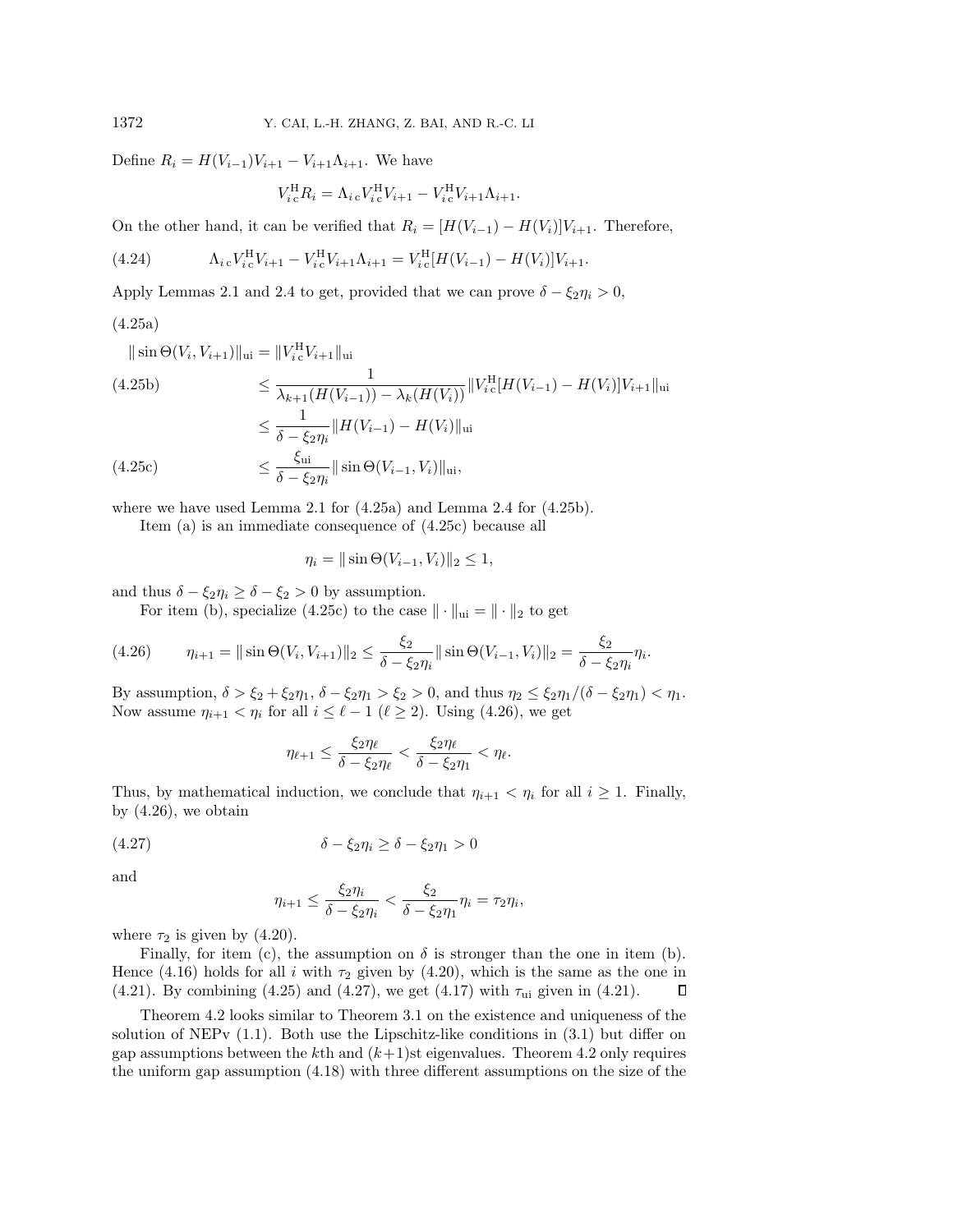gap  $\delta$  on  $H(V_i)$  for all  $V_i$  generated by the SCF iteration, whereas the gap assumption in Theorem [3.1](#page-4-7) is for all  $V \in \mathbb{U}^{n \times k}$ . This seems weaker, but it is not clear whether [\(4.18\)](#page-10-3) is any easier to use than [\(3.2\)](#page-4-6). Depending on how large  $\|\sin \Theta (V_0, V_1)\|_2$  is,  $\delta > \xi_{\rm ui} + \xi_2$  needed for item (a) can be a significantly stronger assumption than the ones for items (b) and (c). Another difference is that under the conditions of Theorem [3.1,](#page-4-7) NEPv [\(1.1\)](#page-0-0) has a unique solution, whereas for Theorem [4.2,](#page-10-4) it only guarantees that NEPv [\(1.1\)](#page-0-0) has a solution which is the limit of  $\mathcal{R} (V_i)$ .

<span id="page-13-0"></span>5. Applications. In this section, we apply the previous convergence analysis to the discretized Kohn--Sham NEPv in electronic structure calculations and the NEPv arising from linear discriminant analysis for dimension reduction. When applicable, we compare with the existing results. We note that both examples take the form [\(1.1\)](#page-0-0) but for real numbers, i.e.,  $H(V) \in \mathbb{R}^{n \times n}$  are symmetric and  $V \in \mathbb{R}^{n \times k}$  has orthonormal columns. As we commented before, the general theory so far remains valid after replacing all  $\Bbb C$  by  $\Bbb R$  and  $\Bbb U^{n\times k}$  by  $\Bbb O^{n\times k} := \{ V \mid V \in \Bbb R^{n\times k}, V^{\rm T}V = I_k\}.$ 

<span id="page-13-1"></span>5.1. The discretized Kohn-Sham NEPv. Consider the following discretized Kohn-Sham NEPv studied in [\[17,](#page-21-19) [28,](#page-21-20) [14,](#page-21-8) [12,](#page-21-21) [21\]](#page-21-22) and references therein:

$$
(5.1a) \t\t\t H(V)V = V\Lambda,
$$

where the matrix-valued function

(5.1b) 
$$
H(V) = \frac{1}{2}L + V_{\text{ion}} + \sum_{\ell} w_{\ell} w_{\ell}^{T} + \text{Diag}(L^{\dagger} \rho) + \text{Diag}(\mu_{\text{xc}}^{T}(\rho) \mathbf{1})
$$

is the plane-wave discretized Hamiltonian of the total energy functional. The first term corresponds to the kinetic energy, and  $L$  is a finite dimensional representation of the Laplacian operator. The second term  $V_{\text{ion}}$  is for the ionic pseudopotential sampled on the suitably chosen Cartesian grid in the local ionic potential energy. The third term represents a discretized pseudopotential reference projection function in the nonlocal ionic potential energy. The fourth term is for the Hartree potential energy, where  $\rho \equiv \rho (V) := \text{Diag}(V V^T) \in \mathbb{R}^n$  and  $L^{\dagger}$  is the pseudoinverse of L. The last term is for the exchange correlation energy, where  $\mu_{\rm xc}(\rho) = \frac{\partial \epsilon_{\rm xc}(\rho )}{\partial \rho} \in \mathbb{R}^{n \times n}$ ,  $\epsilon_{\rm xc}(\rho)$ is an exchange correlation functional, and 1 is a vector of all ones.

The discretized Kohn-Sham NEPv  $(5.1)$  is of the NEPv form  $(1.1)$ . To apply the results in the previous sections, we first have to estimate how  $H(V)$  changes with respect to V. For this purpose, it suffices to know how  $\mu_{\rm xc}(\rho)$  changes with respect to  $\rho \equiv \rho (V )$  since the first three terms in  $H(V )$  are independent of V. We assume that there exist positive constants  $\sigma_2$  and  $\sigma_F$  such that

(5.2a)

<span id="page-13-2"></span>
$$
\|\operatorname{Diag}(\mu_{\mathrm{xc}}(\rho)^{\mathrm{T}}\mathbf{1}) - \operatorname{Diag}(\mu_{\mathrm{xc}}(\tilde{\rho})^{\mathrm{T}}\mathbf{1})\|_{2} = \|[\mu_{\mathrm{xc}}(\rho) - \mu_{\mathrm{xc}}(\tilde{\rho})]^{\mathrm{T}}\mathbf{1}\|_{\infty} \leq \sigma_{2} \|\rho - \tilde{\rho}\|_{\infty}
$$

and

(5.2b)  

$$
\|\operatorname{Diag}(\mu_{\rm xc}(\rho)^T\mathbf{1}) - \operatorname{Diag}(\mu_{\rm xc}(\tilde{\rho})^T\mathbf{1})\|_{\rm F} = \|[\mu_{\rm xc}(\rho) - \mu_{\rm xc}(\tilde{\rho})]^T\mathbf{1}\|_2 \le \sigma_{\rm F} \|\rho - \tilde{\rho}\|_2
$$

for all  $\rho \equiv \rho (V)$  and  $\tilde{\rho} \equiv \rho (\tilde{V}),$  where  $\| \cdot \|_{\infty}$  is either the  $\ell_{\infty}$ -norm of a vector or the  $\ell_{\infty}$ -norm of a matrix. With these assumptions [\(5.2\)](#page-13-2), we can verify that  $H(V)$  satisfy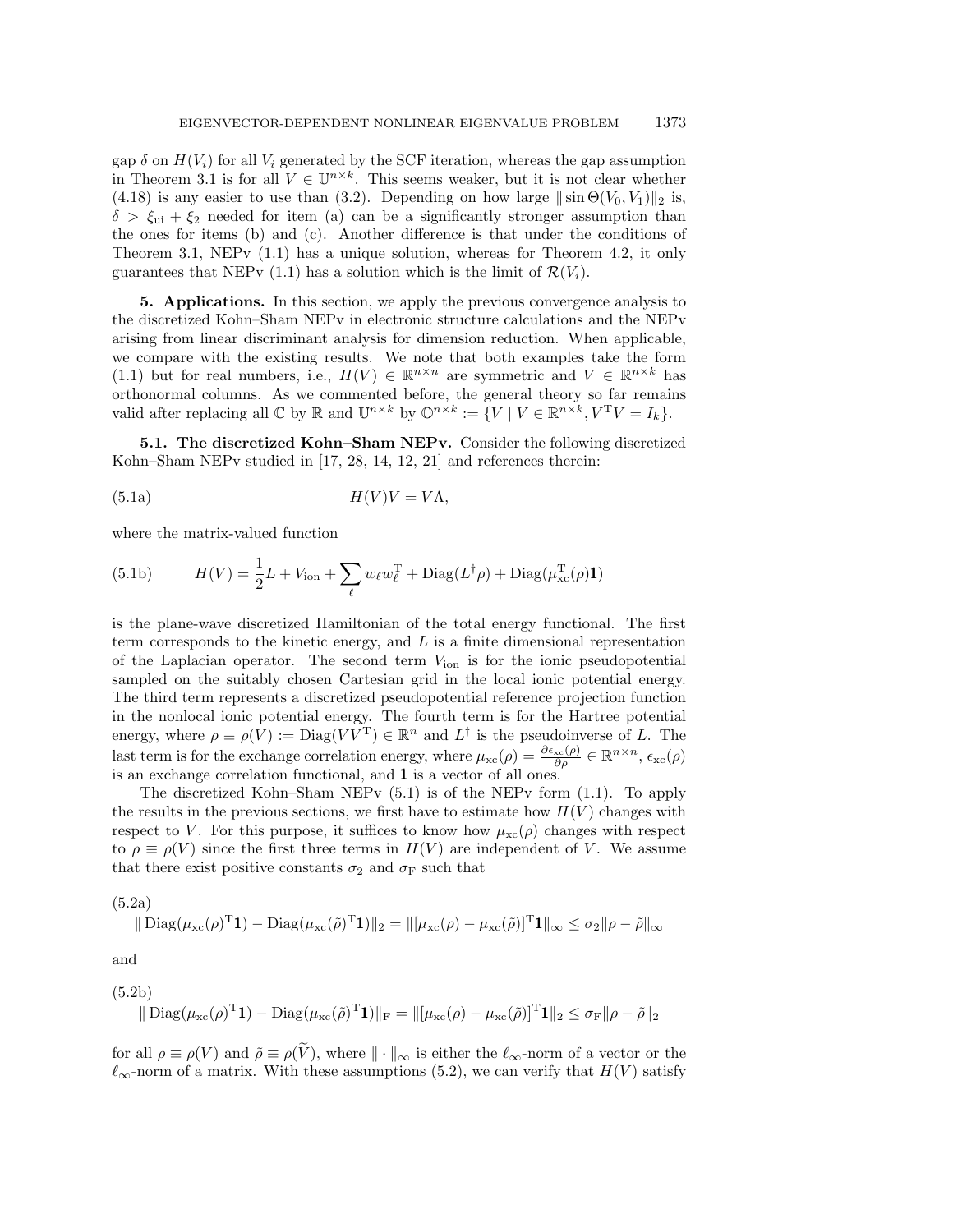the Lipschitz-like conditions [\(3.1\)](#page-4-2):

$$
||H(V) - H(\widetilde{V})||_2 \le ||\operatorname{Diag}(L^{\dagger}(\rho - \widetilde{\rho}))||_2 + ||\operatorname{Diag}(\mu_{\mathrm{xc}}^{\mathrm{T}}(\rho)\mathbf{1} - \mu_{\mathrm{xc}}^{\mathrm{T}}(\widetilde{\rho})\mathbf{1})||_2
$$
  
\n
$$
= ||L^{\dagger}(\rho - \widetilde{\rho})||_{\infty} + ||[\mu_{\mathrm{xc}}(\rho) - \mu_{\mathrm{xc}}(\widetilde{\rho})]^{\mathrm{T}}\mathbf{1})||_{\infty}
$$
  
\n
$$
\le ||L^{\dagger}||_{\infty} ||\rho - \widetilde{\rho}||_{\infty} + \sigma_2 ||\rho - \widetilde{\rho}||_{\infty}
$$
  
\n
$$
= (||L^{\dagger}||_{\infty} + \sigma_2) \max_{i} |e_i^{\mathrm{T}}(VV^{\mathrm{T}} - \widetilde{V}\widetilde{V}^{\mathrm{T}})e_i|
$$
  
\n
$$
\le (||L^{\dagger}||_{\infty} + \sigma_2)||\sin\Theta(V,\widetilde{V})||_2
$$
  
\n(5.3a)  
\n
$$
\equiv \xi_2^{\mathrm{ks}}||\sin\Theta(V,\widetilde{V})||_2
$$

and

$$
||H(V) - H(\tilde{V})||_{\mathcal{F}} \le ||\operatorname{Diag}(L^{\dagger}(\rho - \tilde{\rho}))||_{\mathcal{F}} + ||\operatorname{Diag}(\mu_{\mathrm{xc}}^{\mathrm{T}}(\rho)\mathbf{1} - \mu_{\mathrm{xc}}^{\mathrm{T}}(\tilde{\rho})\mathbf{1})||_{\mathcal{F}}
$$
  
\n
$$
= ||L^{\dagger}(\rho - \tilde{\rho})||_{2} + ||(\mu_{\mathrm{xc}}(\rho) - \mu_{\mathrm{xc}}(\tilde{\rho})]^{\mathrm{T}}\mathbf{1})||_{2}
$$
  
\n
$$
\le ||L^{\dagger}||_{2}||\rho - \tilde{\rho}||_{2} + \sigma_{\mathcal{F}}||\rho - \tilde{\rho}||_{2}
$$
  
\n
$$
\le (||L^{\dagger}||_{2} + \sigma_{\mathcal{F}})||VV^{\mathrm{T}} - \tilde{V}\tilde{V}^{\mathrm{T}}||_{\mathcal{F}}
$$
  
\n(5.3b)  
\n
$$
\equiv \xi_{\mathcal{F}}^{\mathrm{ks}}||\sin\Theta(V,\tilde{V})||_{\mathcal{F}},
$$

where  $\xi_2^{\text{ks}} = ||L^{\dagger}||_{\infty} + \sigma_2$  and  $\xi_{\text{F}}^{\text{ks}} =$  $\overline{\phantom{a}}$  $\overline{2}(\| L^{\dagger} \|_{2} + \sigma_{\text{F}}).$  By Theorem [3.1,](#page-4-7) we have the following sufficient condition on the existence and uniqueness of [\(5.1\)](#page-13-1).

<span id="page-14-0"></span>THEOREM 5.1. Under the assumption [\(5.2\)](#page-13-2), if for any  $V \in \Bbb O^{n\times k}$ 

(5.4) 
$$
\lambda_{k+1}(H(V)) - \lambda_k(H(V)) > \min\{\xi_2^{ks} + \xi_F^{ks}, 2\xi_2^{ks}\},
$$

then the discretized Kohn-Sham NEPv  $(5.1)$  has a unique solution.

It should be emphasized that for many realistic physical systems in electronic structure calculations, the eigenvalue gap condition [\(5.4\)](#page-14-0) is not satisfied, and yet the solution to the discretized Kohn-Sham NEP $v$  [\(5.1\)](#page-13-1) does appear to be unique. It is a subject of further investigation.

Next we consider the convergence of the SCF iteration for solving the NEPv [\(5.1\)](#page-13-1). For applying the local and global convergence results of Theorems [4.1](#page-7-3) and [4.2,](#page-10-4) we note that the assumption  $(A3)$  in  $(4.3)$  becomes

$$
(5.5)
$$

$$
\limsup_{\|\sin\Theta(V,V_*)\|_{\text{ui}}\to 0} \frac{\|(I-P_*)[\text{Diag}(L^{\dagger}[\rho-\rho_*])+\text{Diag}([\mu_{\text{xc}}(\rho)-\mu_{\text{xc}}(\rho_*)]^{\text{T}}\mathbf{1})]P_*\|_{\text{ui}}}{\|\sin\Theta(V,V_*)\|_{\text{ui}}^q} \leq \chi,
$$

where  $\rho_* := \rho(V_*)$ . Evidently, by Lipschitz-like conditions [\(5.3\)](#page-14-1), we can take  $\chi = \xi_{\rm ui}^{\rm ks}$ and  $q = 1$  for  $u \in \{ 2, F \}$ . The following theorem summarizes the local and global convergence of the SCF iteration.

<span id="page-14-2"></span>THEOREM 5.2. Let  $V_*$  be a solution of the discretized Kohn-Sham NEPv [\(5.1\)](#page-13-1), and let  $\{V_i\}_i$  be the sequence generated by the SCF iteration (Algorithm [1](#page-6-4)). Then, under the assumption [\(5.2\)](#page-13-2), the following hold:

(i) If, for ui  $\in \{ 2, F\}$ ,  $\delta \ast := \lambda_{k+1}(H(V_\ast)) - \lambda_k(H(V_\ast)) > \xi_{\text{ui}}^{\text{ks}}$  and  $\mathcal{R}(V_0)$  is sufficiently close to  $\mathcal{R} (V_\ast)$ , then  $\mathcal{R} (V_i)$  linearly converges to  $\mathcal{R} (V_\ast)$ . Moreover,

<span id="page-14-3"></span>(5.6) 
$$
\|\sin\Theta(V_{i+1}, V_*)\|_{\text{ui}} \leq \tau_i^{\text{ks}} \|\sin\Theta(V_{i+1}, V_*)\|_{\text{ui}},
$$

where  $\tau_i^{\text{ks}} < 1$  and  $\lim_{i \to \infty} \tau_i^{\text{ks}} = \frac{\xi_{\text{ui}}^{\text{ks}}}{\delta_*}.$ 

<span id="page-14-1"></span>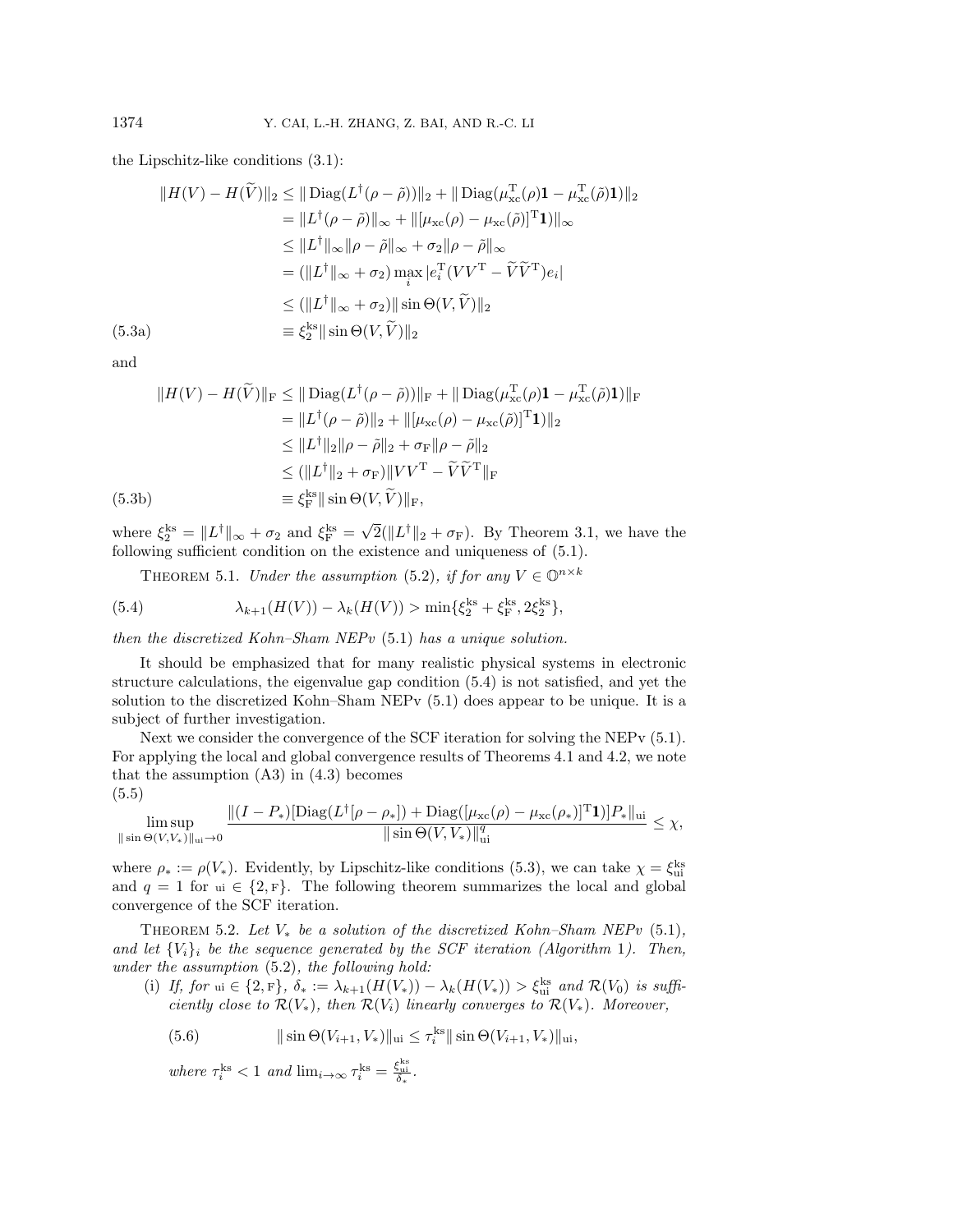(ii) Theorem [4.2](#page-10-4) is valid for  $u_i = F$  and with  $\xi_2$  and  $\xi_{ui}$  replaced by  $\xi_2^{ks}$  and  $\xi_{ui}^{ks}$ , respectively.

Proof. Result (i) follows from Theorem [4.1](#page-7-3) since the subspace approximation condition [\(4.3\)](#page-7-4) holds for the constants  $\chi = \xi_{ui}^{ks}$ . Result (ii) immediately follows from Theorem [4.2.](#page-10-4)  $\Box$ 

Let us compare Theorem [5.2](#page-14-2) with the previous convergence results of the SCF iteration on NEPv [\(5.1\)](#page-13-1) obtained by Liu et al. [\[14\]](#page-21-8). We first restate the following main results of [\[14\]](#page-21-8).

<span id="page-15-2"></span><span id="page-15-0"></span>THEOREM 5.3 (see [\[14,](#page-21-8) Theorem 4.2]). For NEPv [\(5.1\)](#page-13-1), suppose that there exists a constant  $\sigma$  such that for all  $\rho, \tilde{\rho} \in \mathbb{R}^n$ ,

(5.7a) 
$$
\|\text{Diag}(\mu_{\text{xc}}(\rho)^{\text{T}}\mathbf{1}) - \text{Diag}(\mu_{\text{xc}}(\tilde{\rho})^{\text{T}}\mathbf{1})\|_{\text{F}} \leq \sigma \|\rho - \tilde{\rho}\|_{2},
$$

<span id="page-15-1"></span>(5.7b) 
$$
\left\|\frac{\partial^2 \epsilon_{\rm xc}}{\partial \rho^2} \mathbf{1}\right\|_2 \leq \sigma.
$$

Let  $\{ V_i\}_i$  be the sequence generated by the SCF iteration (Algorithm [1](#page-6-4)), let  $V_*$  be a solution of NEPv [\(5.1\)](#page-13-1), and let  $\delta_* = \lambda_{k+1}(H(V_\ast)) - \lambda_k(H(V_\ast)) > 0$ . If  $V_i$  is sufficiently close to  $V_*$ , i.e.,  $\|\sin \Theta (V_i, V_*)\|_2$  is sufficiently small, then

<span id="page-15-4"></span>
$$
(5.8)\ \ \|\sin\Theta(V_{i+1}, V_*)\|_2 \le \frac{2\sqrt{n}(\|L^{\dagger}\|_2 + \sigma)}{\delta_*} \|\sin\Theta(V_i, V_*)\|_2 + \mathcal{O}(\|\sin\Theta(V_i, V_*)\|_2^2).
$$

<span id="page-15-5"></span>THEOREM 5.4 (see [\[14,](#page-21-8) Theorem 3.3]). Assume  $(5.7)$ , and suppose there exists a constant  $\delta > 0$  such that  $\lambda_{k+1}(H(V_i)) - \lambda_k(H(V_i)) \geq \delta > 0$  for all i, where  $\{ V_i\}_i$  is the sequence generated by the SCF iteration (Algorithm [1](#page-6-4)). If  $\delta > 12k\sqrt{n}(\| L^{\dagger} \|_2 + \sigma)$ , then  $\mathcal{R} (V_i)$  converges to a solution  $\mathcal{R} (V_*)$  of NEPv [\(5.1\)](#page-13-1).

First we note that the assumption [\(5.7b\)](#page-15-1) on the twice differentiability of the exchange correlation functional  $\epsilon_{\rm xc}$  is not necessary in Theorem [5.2.](#page-14-2) On the local convergence, Theorem [5.3](#page-15-2) requires the eigenvalue gap  $\delta_* > 2\sqrt{n}(\| L^{\dagger} \|_2 + \sigma)$ . In contrast, for  $u = 2$ , Theorem [5.2\(](#page-14-2)i) only requires  $\delta_* > \| L^{\dagger} \|_{\infty} + \sigma_2$ , which is a much weaker condition. This can be verified as follows. By the assumption [\(5.2\)](#page-13-2) of Theorem [5.2\(](#page-14-2)i), let

$$
\widehat{\sigma}_2 = \sup_{\rho \neq \widetilde{\rho}} \frac{\|[\mu_{\rm xc}(\rho) - \mu_{\rm xc}(\widetilde{\rho})]^{\rm T} \mathbf{1}\|_{\infty}}{\|\rho - \widetilde{\rho}\|_{\infty}} \quad \text{and} \quad \widehat{\sigma}_{\rm F} = \sup_{\rho \neq \widetilde{\rho}} \frac{\|[\mu_{\rm xc}(\rho) - \mu_{\rm xc}(\widetilde{\rho})]^{\rm T} \mathbf{1}\|_2}{\|\rho - \widetilde{\rho}\|_2}
$$

.

Then  $\frac{1}{\sqrt{n}} \hat{\sigma}_{\rm F} \leq \hat{\sigma}_2 \leq \sqrt{n} \hat{\sigma}_{\rm F}$  and  $\hat{\sigma}_{\rm F} \leq \sigma$ . Since Theorem [5.2](#page-14-2) also holds for  $\sigma_2 = \hat{\sigma}_2$  and  $\sigma_F = \widehat{\sigma}_F$ , we have

<span id="page-15-3"></span>(5.9) 
$$
||L^{\dagger}||_{\infty} + \widehat{\sigma}_2 \le \sqrt{n} (||L^{\dagger}||_2 + \widehat{\sigma}_F) < 2\sqrt{n} (||L^{\dagger}||_2 + \sigma).
$$

Therefore, Theorem [5.2\(](#page-14-2)i) has a weaker condition on the eigenvalue gap  $\delta_*$  than the one required by Theorem [5.3.](#page-15-2) In fact, since the first inequality in [\(5.9\)](#page-15-3) is overestimated, Theorem [5.2\(](#page-14-2)i) has a significantly weaker condition on the eigenvalue gap timated, Theorem 3.2(1) has a significantly weaker condition on the eigenvalue gap<br>by removing the factor  $\sqrt{n}$ . By the inequalities [\(5.9\)](#page-15-3), we can also see that the new bound [\(5.6\)](#page-14-3) on  $\|\sin \Theta (V_{i+1}, V_{\ast})\|_2$  is much sharper than the first-order bound [\(5.8\)](#page-15-4) of Theorem [5.3.](#page-15-2) In addition, we note that for  $\mathbf{u} = \mathbf{F}$ , Theorem [5.2\(](#page-14-2)i) provides the convergence rate  $\xi_{\rm F}^{\rm ks}/\delta_*$  of the SCF iteration, which is absent in [\[14\]](#page-21-8).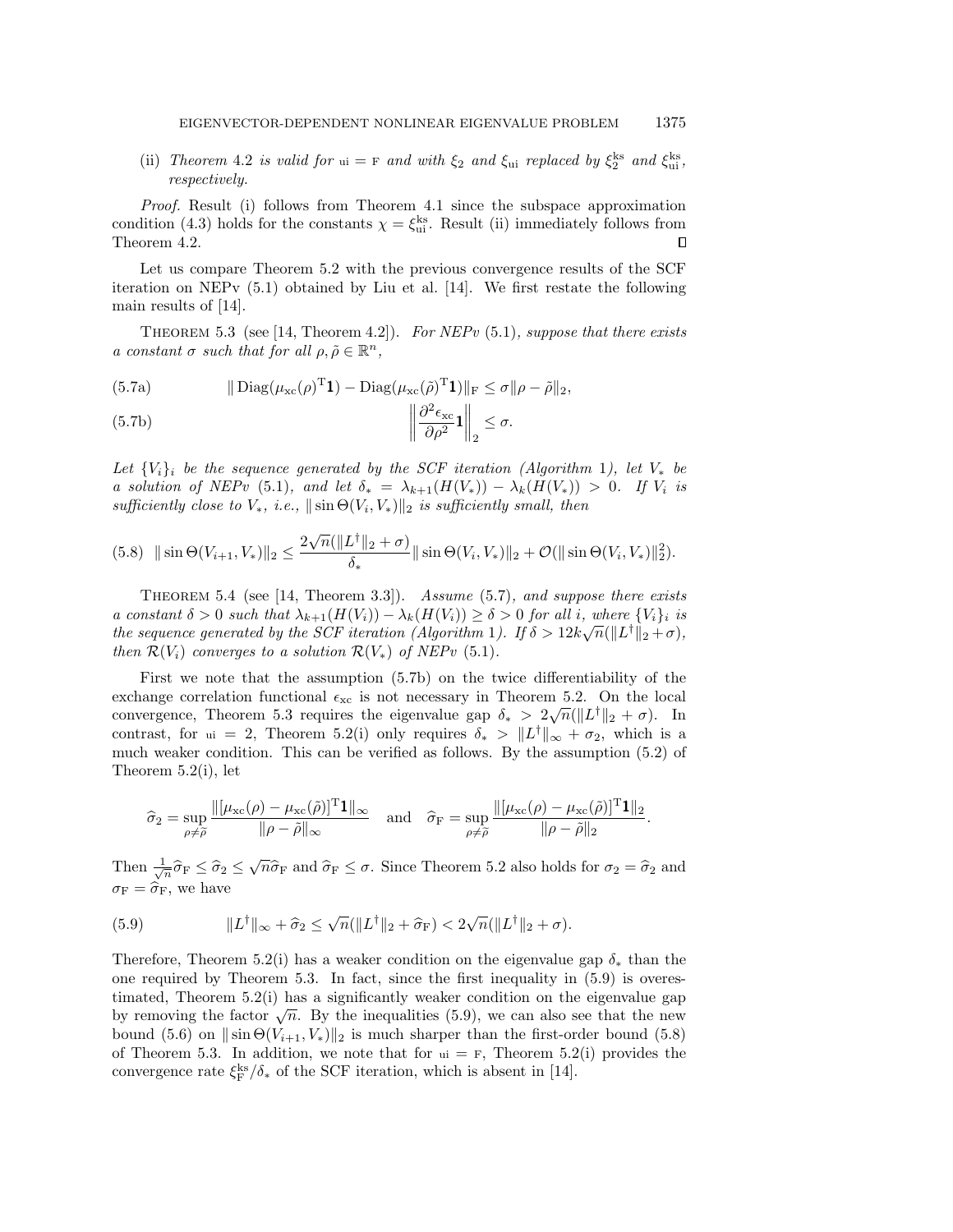On the global convergence, the condition  $\delta > 12k\sqrt{n}(\| L^{\dagger} \|_2 + \sigma)$  in Theorem [5.4](#page-15-5) is a much more stringent condition than the one required by Theorem [5.2\(](#page-14-2)ii). This is due to the fact that

(5.10) 
$$
\xi_{ui}^{ks} + \xi_2^{ks} \leq (\sqrt{n} + 1)(\|L^{\dagger}\|_2 + \widehat{\sigma}_F) < 12k\sqrt{n}(\|L^{\dagger}\|_2 + \sigma).
$$

Now let us examine the implications of these results for the simple single-particle Hamiltonian [\(4.15\)](#page-10-1) with the nonlinearity controlled by the parameter  $\alpha$ . To ensure the local convergence of the SCF iteration, the sufficient condition from the analysis in [\[14\]](#page-21-8) is that the parameter  $\alpha$  must satisfy

<span id="page-16-2"></span>(5.11) 
$$
\alpha < \alpha_L := \frac{\delta_*}{2\sqrt{n}||L^\dagger||_2}.
$$

In contrast, by Theorem [5.2\(](#page-14-2)ii), the upper bound is

<span id="page-16-1"></span>(5.12) 
$$
\alpha < \widetilde{\alpha}_L := \max \left\{ \frac{\delta_*}{\|L^{\dagger}\|_1}, \frac{\delta_*}{\sqrt{2}\|L^{\dagger}\|_2} \right\}.
$$

Since  $\| L^{\dagger} \|_1 \leq \sqrt{n} \| L^{\dagger} \|_2$  $\| L^{\dagger} \|_1 \leq \sqrt{n} \| L^{\dagger} \|_2$  $\| L^{\dagger} \|_1 \leq \sqrt{n} \| L^{\dagger} \|_2$ ,  $\tilde{\alpha}_L$  is always larger than  $\alpha_L$  and does not explicitly depend<br>on n (though  $\| L^{\dagger} \|_2$  depends on n) it implies that the sufficient condition (5.12) is less on n (though  $\| L^{\dagger} \|_2$  depends on n), it implies that the sufficient condition [\(5.12\)](#page-16-1) is less stringent than [\(5.11\)](#page-16-2). This is also confirmed by numerical results seen in Example [1](#page-10-5) and [\[27,](#page-21-9) Table 1].

<span id="page-16-3"></span>For the global convergence, an earlier one of Yang, Gao, and Meza [\[27\]](#page-21-9) requires

(5.13) 
$$
\alpha < \alpha_{\mathcal{F}} := \frac{\delta}{\ln \frac{1-\gamma}{\gamma} \cdot n^4 \|L^{\dagger}\|_1},
$$

where  $\gamma$  is a constant and  $\gamma \ll 1$ , and  $\delta$  is the one as in Theorems [4.2](#page-10-4) and [5.4.](#page-15-5) Liu et al. [\[14\]](#page-21-8) improved the upper bound [\(5.13\)](#page-16-3) to

(5.14) 
$$
\alpha < \alpha_G := \frac{\delta}{12k\sqrt{n}\|L^{\dagger}\|_2}.
$$

In contrast, the result in Theorem [5.2\(](#page-14-2)ii) requires

<span id="page-16-4"></span>(5.15) 
$$
\alpha < \widetilde{\alpha}_G := \max \left\{ \frac{\delta}{(1 + \|\sin \Theta(V_0, V_1)\|_2) \|L^{\dagger}\|_1}, \frac{\delta}{\|L^{\dagger}\|_1 + \sqrt{2} \|L^{\dagger}\|_2} \right\}
$$

As we can see, unlike the previous bounds,  $\alpha_F$  and  $\alpha_G$ ,  $\widetilde{\alpha}_G$  does not explicitly depend on n. Furthermore,  $\widetilde{\alpha}_G$  is always larger than  $\alpha_G$ , which in turn is larger than  $\alpha_F$  for

.

<span id="page-16-5"></span>
$$
\gamma < \left[1 + \exp\left(\frac{12k}{n^{7/2}} \cdot \frac{\|L^{\dagger}\|_2}{\|L^{\dagger}\|_1}\right)\right]^{-1},
$$

i.e,  $\alpha G > \alpha F$ . This means the result [\(5.15\)](#page-16-4) predicts a much larger range of  $\alpha$ than [\(5.13\)](#page-16-3) and [\(5.14\)](#page-16-5) could, within which the SCF iteration converges. This is again confirmed by numerical experiments reported in Example [1](#page-10-5) and [\[27,](#page-21-9) Table 1].

<span id="page-16-0"></span><sup>&</sup>lt;sup>1</sup>Numerical observation suggests that  $\| L^{\dagger} \|_1/\| L^{\dagger} \|_2 \leq 1.7072$ . However, we do not have a rigorous proof.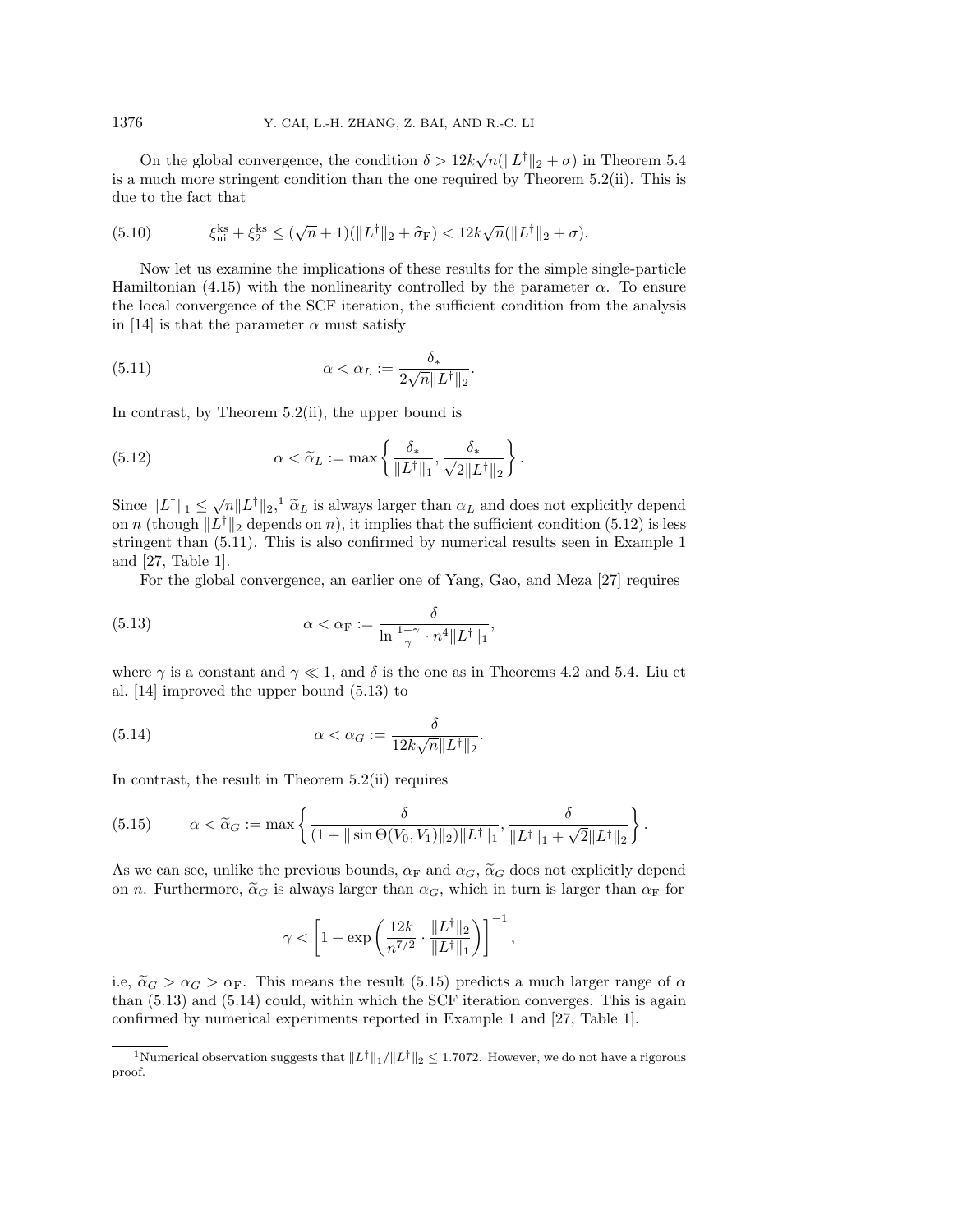<span id="page-17-0"></span>5.2. The trace ratio problem. In this section, we discuss an application to a trace ratio maximization problem (TRP) arising from the linear discriminant analysis for dimension reduction [\[16,](#page-21-5) [30,](#page-22-2) [31\]](#page-22-3). Given symmetric matrices  $A, B \in \mathbb{R}^{n \times n}$  and  $B \succ 0$  (positive definite), TRP solves the following optimization problem:

<span id="page-17-1"></span>(5.16) 
$$
\max_{V \in \mathbb{Q}^{n \times k}} \frac{\text{tr}(V^{\mathsf{T}}AV)}{\text{tr}(V^{\mathsf{T}}BV)},
$$

where  $\text{tr}(\cdot )$  denotes the trace of a square matrix. Employing the first-order optimality condition (i.e., the KKT condition) yields that any critical point  $V \in \mathbb{O}^{n \times k}$  of [\(5.16\)](#page-17-1) is a solution of the following NEPv:

<span id="page-17-2"></span>
$$
(5.17a) \t\t\t H(V)V = V\Lambda,
$$

where

<span id="page-17-7"></span>(5.17b) 
$$
H(V) = A - \psi(V)B \in \mathbb{R}^{n \times n} \text{ and } \psi(V) = \frac{\text{tr}(V^T A V)}{\text{tr}(V^T B V)}.
$$

Necessarily,  $\Lambda = V^{\mathrm{T}} H(V) V \in \mathbb{R}^{k \times k}$  is symmetric. Evidently,  $H(VQ) \equiv H(V)$  for any orthogonal  $Q \in \mathbb{R}^{k \times k}$ . NEPv [\(5.17\)](#page-17-2) takes the form of NEPv [\(1.1\)](#page-0-0). We have the following theorem that characterizes the relation between any global solution  $V_\ast$  of  $(5.16)$  and solutions of NEP<sub>v</sub>  $(5.17)$ .

<span id="page-17-3"></span>THEOREM 5.5 (see [\[31,](#page-22-3) Theorem 2.1]).  $V \in \mathbb{O}^{n \times k}$  is a global maximizer of [\(5.16\)](#page-17-1) if and only if it solves NEPv [\(5.17\)](#page-17-2) and the eigenvalues of  $\Lambda \equiv V^{\mathrm{T}} H(V) V$  correspond to the k largest eigenvalues of  $H(V)$ .

Theorem [5.5](#page-17-3) transforms TRP [\(5.16\)](#page-17-1) into NEPv [\(5.17\)](#page-17-2), and naturally it leads to an SCF iteration for finding the desired solution. The SCF iteration is the same as Algorithm [1,](#page-6-4) except a simple modification of  $\Lambda_i$  at line 3 to

$$
\Lambda_i = \text{Diag}(\lambda_{n-k+1}(H_i), \ldots, \lambda_n(H_i)),
$$

namely consisting of the  $k$  largest eigenvalues of  $H_i$ .

In [\[30,](#page-22-2) Theorem 5.1], it is shown that an SCF iteration is globally convergent to a global maximizer  $V_*$  of [\(5.16\)](#page-17-1) for any given initial guess  $V_0$ . In what follows, we will apply the convergence results in section [4](#page-6-0) to estimate the local convergence rate of the SCF iteration. To that end, we need to establish the assumption (A3) at the beginning of section [4.2.](#page-7-5) The next lemma is similar to [\[30,](#page-22-2) Theorem 5.2] but with tighter constants.

<span id="page-17-8"></span>LEMMA 5.6. Let  $V_* \in \mathbb{O}^{n \times k}$  solve NEPv [\(5.17\)](#page-17-2). For any  $V \in \mathbb{O}^{n \times k}$ , we have

(5.18a) 
$$
|\psi(V_*) - \psi(V)| \le \kappa_F ||\sin \Theta(V, V_*)||_F^2,
$$

<span id="page-17-5"></span>(5.18b) 
$$
|\psi(V_*) - \psi(V)| \le \kappa_2 ||\sin \Theta(V, V_*)||_2^2,
$$

where (5.19)

<span id="page-17-6"></span>
$$
\kappa_{\rm F} = \frac{\lambda_n(H(V_*)) - \lambda_1(H(V_*))}{\sum_{i=1}^k \lambda_i(B)} \quad \text{and} \quad \kappa_2 = \frac{\sum_{i=1}^k [\lambda_{n-i+1}(H(V_*)) - \lambda_i(H(V_*))]}{\sum_{i=1}^k \lambda_i(B)}.
$$

*Proof.* We note that  $\mathcal{R} (V_\ast )$  is the invariant subspace of  $H(V_\ast )$  and

<span id="page-17-4"></span>
$$
\text{tr}(V_*^{\text{T}} H(V_*)V_*) = 0,
$$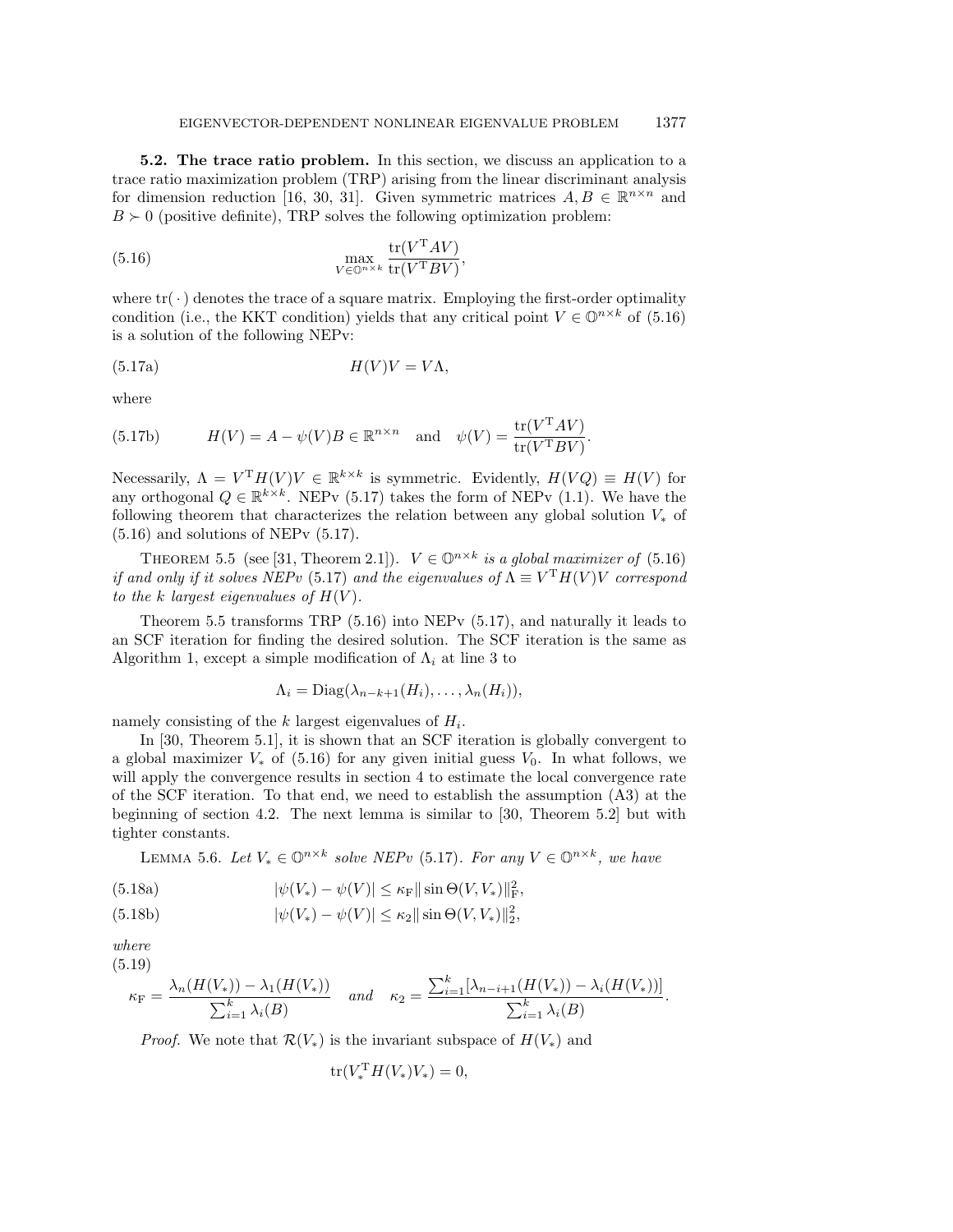and thus  $tr(V^T H(V_*) V) = tr(V^T H(V_*) V) - tr(V_*^T H(V_*) V_*)$  for any  $V \in \mathbb{O}^{n \times k}$ . Viewing  $\mathcal R (V )$  as an approximate invariant subspace of  $H(V_*)$ , by [\[11,](#page-21-23) Theorem 2.2] (see also [\[24,](#page-21-24) item 2 of Theorem 3.1]), we have that

$$
0 \le \sum_{i=1}^{k} (\lambda_i (V^{\mathrm{T}} H(V_*) V) - \lambda_i (V_*^{\mathrm{T}} H(V_*) V_*) )
$$
  
 
$$
\le [\lambda_n (H(V_*)) - \lambda_1 (H(V_*))] \sum_{i=1}^{k} \sin \theta_i^2 (V, V_*)
$$

and

<span id="page-18-0"></span>
$$
0 \leq \sum_{i=1}^{k} (\lambda_i (V^{\mathrm{T}} H(V_*) V) - \lambda_i (V_*^{\mathrm{T}} H(V_*) V_*) )
$$
  
 
$$
\leq \sum_{i=1}^{k} [\lambda_{n-i+1} (H(V_*)) - \lambda_i (H(V_*))] \sin \theta_i^2 (V, V_*).
$$

Consequently, we have

$$
\left| \text{tr}(V^{\mathrm{T}} H(V_*) V) \right| = \left| \text{tr}(V^{\mathrm{T}} H(V_*) V) - \text{tr}(V_*^{\mathrm{T}} H(V_*) V_*) \right|
$$
  
(5.20a)
$$
\leq \left[ \lambda_n (H(V_*)) - \lambda_1 (H(V_*)) \right] \|\sin \Theta(V, V_*)\|_{\text{F}}^2
$$

and

$$
(5.20b) \quad \left| \text{tr}(V^{\mathsf{T}} H(V_*)V) \right| \leq \left( \sum_{i=1}^k [\lambda_{n-i+1}(H(V_*)) - \lambda_i(H(V_*))] \right) \|\sin \Theta(V, V_*)\|_2^2,
$$

respectively. On the other hand, since

$$
\left|\text{tr}(V^{\text{T}}H(V_*)V)\right| = \left|\text{tr}(V^{\text{T}}AV) - \psi(V_*)\text{tr}(V^{\text{T}}BV)\right|,
$$

we get

$$
|\psi(V_*) - \psi(V)| = \frac{\left| \text{tr}(V^{\mathrm{T}}H(V_*)V) \right|}{\text{tr}(V^{\mathrm{T}}BV)} \le \frac{\left| \text{tr}(V^{\mathrm{T}}H(V_*)V) \right|}{\sum_{i=1}^k \lambda_i(B)},
$$

 $\Box$ 

which, combined with [\(5.20\)](#page-18-0), yields [\(5.18\)](#page-17-4).

Remark 3. We remark that the constant  $\kappa_2$  in [\(5.18b\)](#page-17-5) for the 2-norm case is smaller than the following constant given in [\[30,](#page-22-2) Theorem 5.2]:

$$
k\left(\max_{i=1,\dots,k} |\lambda_{n-i+1}(H(V_*))| + \max_{i=1,\dots,k} |\lambda_i(H(V_*))|\right) / \left(\sum_{i=1}^k \lambda_i(B)\right)
$$

because for any  $i = 1, 2, \ldots, k$ ,

$$
0 < \lambda_{n-i+1}(H(V_*)) - \lambda_i(H(V_*)) \le \max_{i=1,\dots,k} |\lambda_{n-i+1}(H(V_*))| + \max_{i=1,\dots,k} |\lambda_i(H(V_*))|.
$$

We now are able to establish the quadratic convergence of the SCF iteration for NEPv [\(5.17\)](#page-17-2).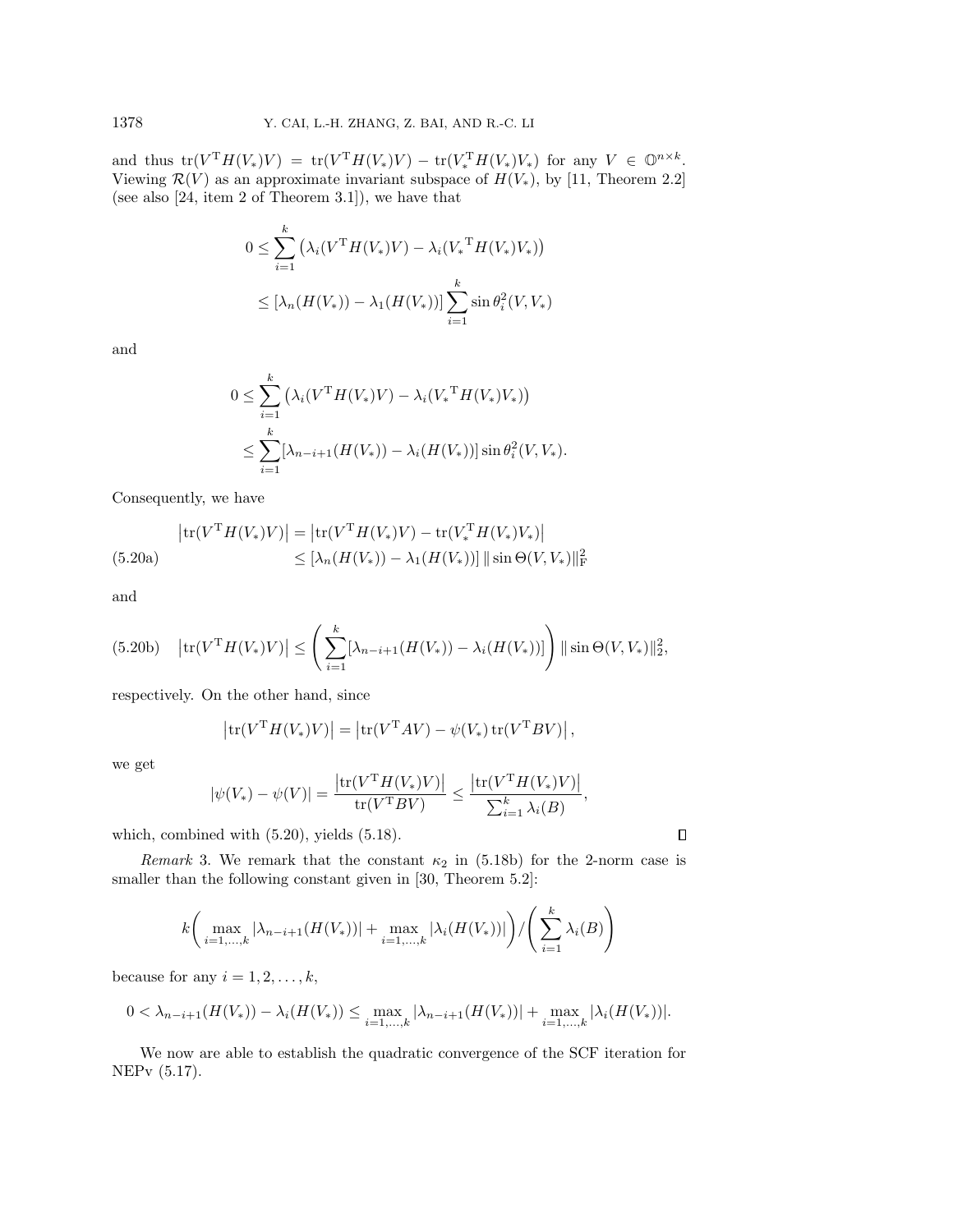,

<span id="page-19-0"></span>THEOREM 5.7. Let  $A, B \in \mathbb{R}^{n \times n}$  be symmetric with  $B \succ 0$ , and let  $V_*$  be any global solution to TRP [\(5.16\)](#page-17-1). If  $\delta_* := \lambda_{n - k+1}(H(V_*)) - \lambda_{n - k}(H(V_*)) > 0$ , then for any given  $V_0 \in \mathbb O^{n\times k}$ , the SCF iteration (Algorithm [1](#page-6-4) with a modification  $\Lambda_i =$  $Diag(\lambda_{n - k+1}(H_i), \ldots, \lambda_n(H_i))$  at line 3) converges quadratically to  $\mathcal{R} (V_\ast )$ . Moreover,

(5.21) 
$$
\limsup_{i \to \infty} \frac{\|\sin \Theta(V_i, V_*)\|_{\text{ui}}}{\|\sin \Theta(V_{i-1}, V_*)\|_{\text{ui}}^2} \le \frac{\chi_{\text{ui}}}{\delta_*}
$$

where ui  $\in \{ 2, F\}$ ,  $\chi$ ui  $= \kappa$ ui $||B||$ ui with  $\kappa$ ui given by [\(5.19\)](#page-17-6).

*Proof.* Note by [\(5.17b\)](#page-17-7) that  $\| H(V) - H(V_*) \|_{\text{ui}} = | \psi (V) - \psi (V_*) | \cdot \| B\|_{\text{ui}}$ . Thus, for  $u_i \in \{ 2, F\}$ , we can use Lemma [5.6](#page-17-8) to obtain

$$
||H(V) - H(V_*)||_{\text{ui}} = |\psi(V) - \psi(V_*)| \cdot ||B||_{\text{ui}} \le \kappa_{\text{ui}} ||B||_{\text{ui}} \cdot ||\sin \Theta(V, V_*)||_{\text{ui}}^2.
$$

Consequently, the assumption (A3) of Theorem [4.1](#page-7-3) for local convergence is satisfied for  $q = 2$  due to the fact that

$$
\limsup_{\|\sin \Theta(V,V_*)\|_{\text{ui}} \to 0} \frac{\|(I - P_*)[H(V) - H(V_*)]P_*\|_{\text{ui}}}{\|\sin \Theta(V,V_*)\|_{\text{ui}}^2}
$$
\n(5.22)\n
$$
\leq \limsup_{\|\sin \Theta(V,V_*)\|_{\text{ui}} \to 0} \frac{\|H(V) - H(V_*)\|_{\text{ui}}}{\|\sin \Theta(V,V_*)\|_{\text{ui}}^2}
$$
\n
$$
\leq \kappa_{\text{ui}} \|B\|_{\text{ui}} = \chi_{\text{ui}}.
$$

Thus, by Theorem [4.1,](#page-7-3) the locally quadratic convergence of the SCF iteration immediately follows under the assumption of the eigenvalue gap  $\delta_* = \lambda_{n-k+1}(H(V_*))$  - $\lambda_{n-k}(H(V_*)) > 0.$ 

Example 2. We present an example to demonstrate the local quadratic conver-gence revealed in Theorem [5.7.](#page-19-0) Let  $A = Z \text{Diag}(1, 2, ..., n)Z$  and  $B = L_m \otimes I_m + I_m \otimes I_m$  $L_m + \alpha I_n$ , where  $Z = I_n - 211<sup>T</sup>/n$  is a Householder matrix, 1 is a vector of all ones,  $B \in \mathbb{R}^{n \times n}$  is a regularized standard 2-D discrete Laplacian on the unit square based upon a 5-point stencil with equally spaced mesh points, and  $L_m = \text{tridiag}(-1, 2, -1)$ .  $\alpha > 0$  is a regularization parameter, usually determined by the cross-validation technique over a prescribed set [\[30\]](#page-22-2).

To numerically demonstrate the quadratic convergence rate, we take  $n = 400$ (i.e.,  $m = 20$ ),  $k = 10$ , and  $\alpha = \alpha (t) = 2t$  for  $t = 0, 1, \ldots, 10$ . For each  $\alpha (t)$ , the SCF iteration starts with  $V_0 = [e_1, \ldots, e_k]$  and terminates and returns  $\widehat V_*$  whenever NRes<sub>i</sub> in [\(4.1\)](#page-6-5) is no larger than  $10^{-14}$ .  $\hat{V}_*$  is then treated as an exact solution. The *observed* quadratic rate is taken to be

$$
\widehat{\tau} = \frac{\|\sin \Theta(V_i, \widehat{V}_*)\|_2}{\|\sin \Theta(V_{i-1}, \widehat{V}_*)\|_2^2}
$$

for i near the end of the SCF iteration. Correspondingly, the estimated quadratic rate is taken to be  $\hat \chi / \delta \hat \chi$ , where

$$
\widehat{\chi} = \frac{\|(I - \widehat{P}_*)[H(V_i) - H(\widehat{V}_*)]\widehat{P}_*\|_2}{\|\sin \Theta(V_i, \widehat{V}_*)\|_2^2} \quad \text{and} \quad \widehat{\delta}_* = \lambda_{n-k+1}(H(\widehat{V}_*)) - \lambda_{n-k}(H(\widehat{V}_*))
$$

for i near the end of the SCF iteration. Figure [2](#page-20-2) shows both  $\hat \tau$  and  $\hat \chi / \hat \delta_*$  for different values of  $\alpha (t)$ . As we can see, the estimated quadratic convergence rates are generally tight as upper bounds for the observed ones.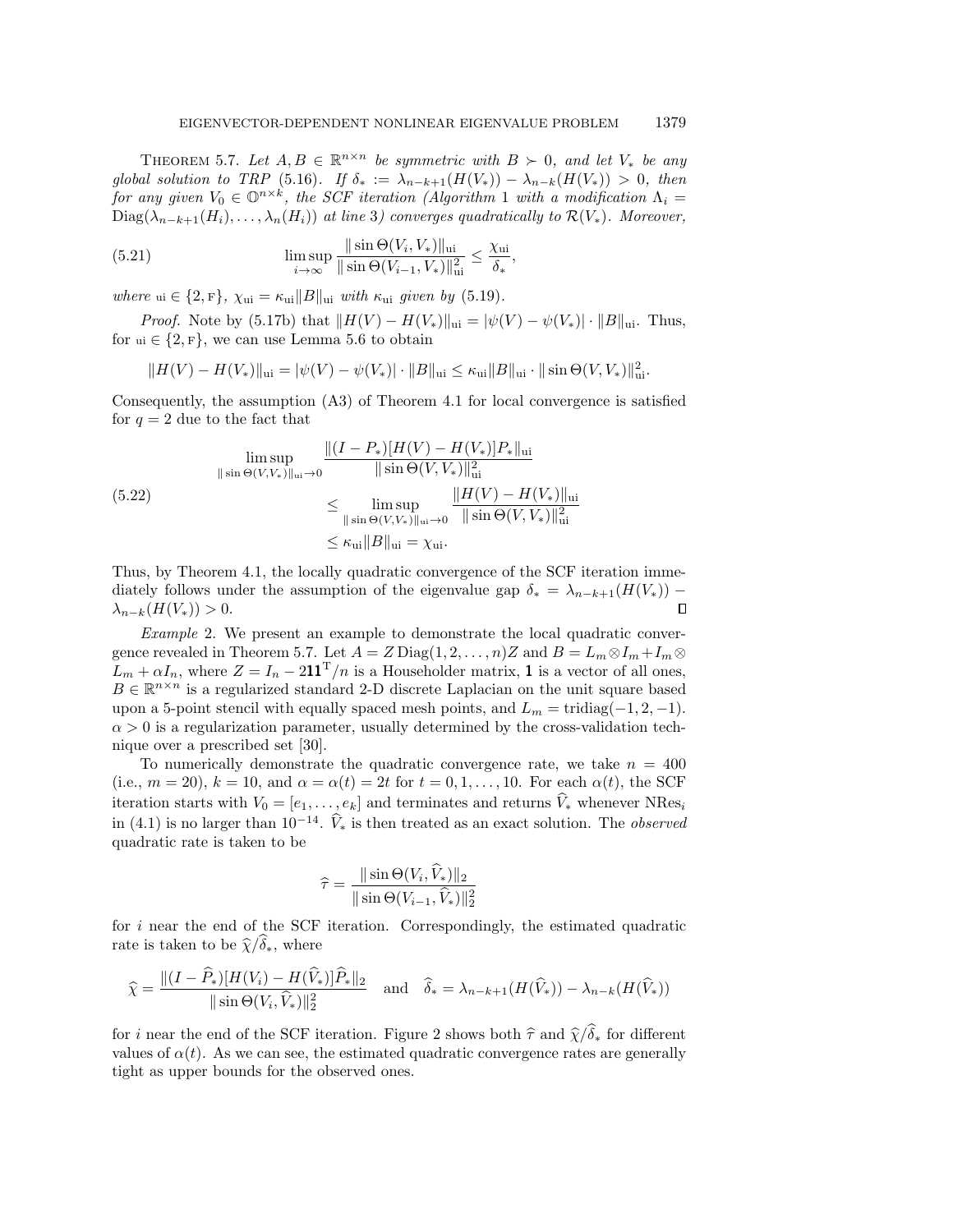<span id="page-20-2"></span>

FIG. 2. Estimated quadratic convergence rate  $\hat \chi / \hat \delta_*$  and observed rate  $\hat \tau$  of the SCF iteration for solving NEPv [\(5.17\)](#page-17-2) as  $\alpha = \alpha (t)$  varies with  $t = 0, 1, ..., 10$ .

<span id="page-20-1"></span>6. Concluding remarks. In this paper, we identified two sufficient conditions for the existence and uniqueness of the NEPv  $(1.1)$ , namely Lipschitz-like conditions [\(3.1\)](#page-4-2) and a uniform eigenvalue gap condition [\(3.2\)](#page-4-6). The latter is undoubtedly strong and may be hard to verify in general unless the coefficient matrix  $H(V)$  is very special, such as the one for the Hartree-Fock integro-differential equations by Cancès and Le Bris [\[4\]](#page-21-7).

Throughout the paper, we have assumed [\(1.2\)](#page-0-1), i.e.,  $H(V) \equiv H(V Q)$  for any unitary  $Q \in \mathbb{C}^{k \times k}$  which makes  $H(V)$  a matrix-valued function on the Grassmann manifold of k-dimensional subspaces. As a result, Lipschitz-like conditions and the convergence results of the SCF iteration are stated in terms of the sine of the canonical angles between the subspaces. Looking beyond [\(1.2\)](#page-0-1), we point out that most of our developments can still be adapted to the situations where [\(1.2\)](#page-0-1) is no longer true. Possible modifications include, in general, replacing all  $\|\sin \Theta (V, \tilde{V})\|$  by  $\| V - \tilde{V}\|$ .

We presented local and global convergence analysis for the plain SCF iteration (Algorithm [1\)](#page-6-4) for solving NEPv  $(1.1)$  and showed their applications to discrete Kohn-Sham NEPv  $(5.1)$  and the TRP  $(5.16)$ . For these applications, we are able to demonstrate the near-optimality of the convergence rates revealed in this paper. Furthermore, for the instance of the Kohn-Sham problem  $(5.1)$ , we have significantly improved the previous results in [\[27,](#page-21-9) [14\]](#page-21-8). Our analysis so far has been on the plain SCF iteration, i.e., without incorporating any accelerated schemes, such as the ones in [\[18,](#page-21-25) [25\]](#page-21-26). It would be an interesting topic to examine whether our analysis can be carried over to those accelerated SCF iterations.

Acknowledgments. We are grateful to the anonymous referees and the associate editor for their insightful comments and suggestions that significantly improved this paper. References [\[12,](#page-21-21) [21\]](#page-21-22) were brought to our attention by one of the referees.

## REFERENCES

<span id="page-20-0"></span> $[1]$  W. BAO AND Q. Du, Computing the ground state solution of Bose-Einstein condensates by a normalized gradient flow, SIAM J. Sci. Comput., 25 (2004), pp. 1674-1697, [https://doi.](https://doi.org/10.1137/S1064827503422956) [org/10.1137/S1064827503422956.](https://doi.org/10.1137/S1064827503422956)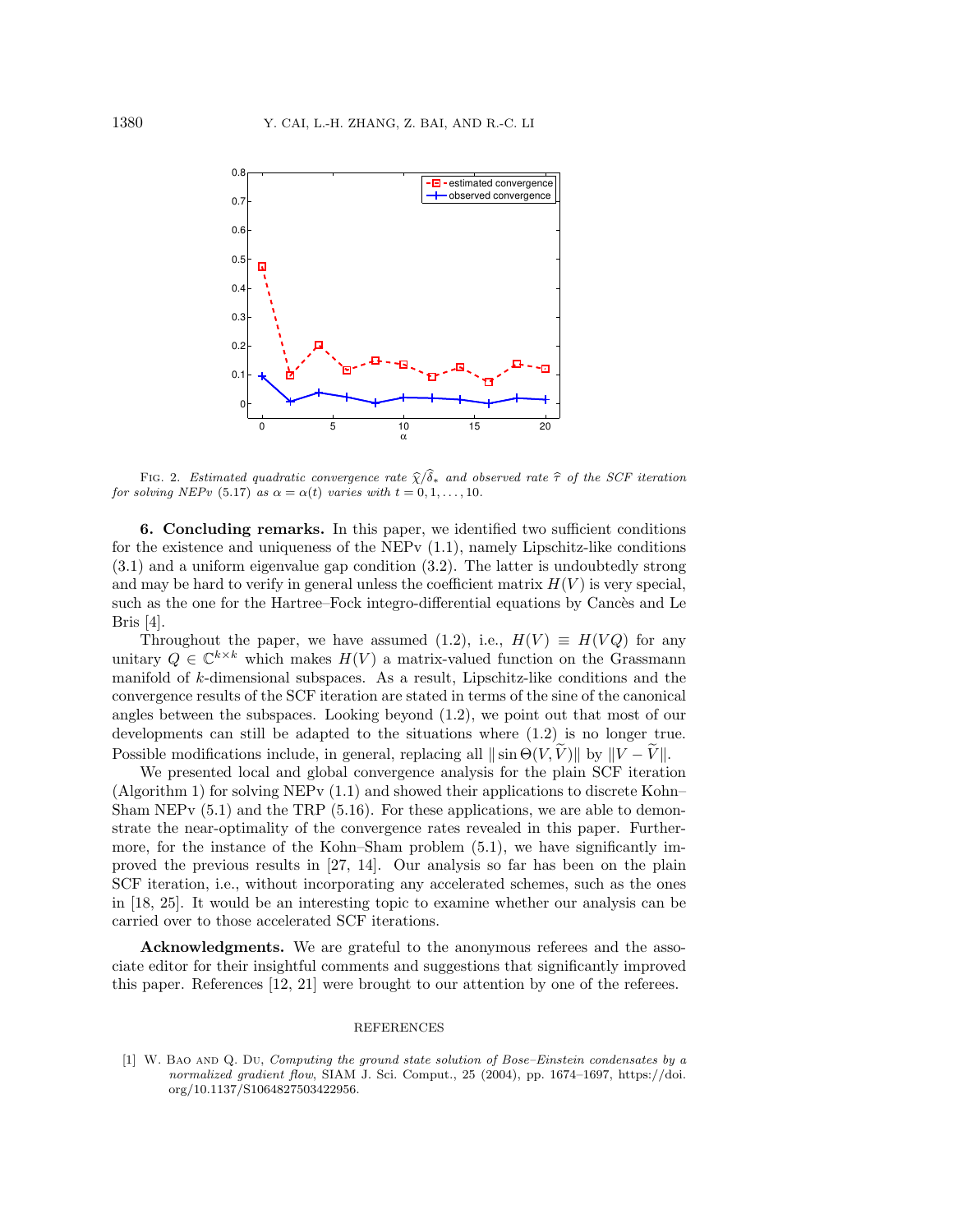- <span id="page-21-10"></span>[2] R. BHATIA, *Matrix Analysis*, Springer, New York, 1996.
- <span id="page-21-18"></span>[3] Y. CAI, Z. BAI, J. E. PASK, AND N. SUKUMAR, *Hybrid preconditioning for iterative diagonaliza*tion of ill-conditioned generalized eigenvalue problems in electronic structure calculations, J. Comput. Phys., 255 (2013), pp. 16-30.
- <span id="page-21-7"></span>[4] E. CANCÈS AND C. LE BRIS, On the convergence of SCF algorithms for the Hartree-Fock equations, M2AN Math. Model. Numer. Anal., 34 (2000), pp. 749-774.
- <span id="page-21-2"></span>[5] H. Chen, X. Dai, X. Gong, L. He, and A. Zhou, Adaptive finite element approximations for Kohn--Sham models, Multiscale Model. Simul., 12 (2014), pp. 1828--1869, [https://doi.org/](https://doi.org/10.1137/130916096) [10.1137/130916096.](https://doi.org/10.1137/130916096)
- <span id="page-21-15"></span>[6] C. Davis and W. M. Kahan, The rotation of eigenvectors by a perturbation. III, SIAM J. Numer. Anal., 7 (1970), pp. 1-46, [https://doi.org/10.1137/0707001.](https://doi.org/10.1137/0707001)
- <span id="page-21-3"></span>[7] E. Jarlebring, S. Kvaal, and W. Michiels, An inverse iteration method for eigenvalue problems with eigenvector nonlinearities, SIAM J. Sci. Comput., 36 (2014), pp. A1978-A2001, [https://doi.org/10.1137/130910014.](https://doi.org/10.1137/130910014)
- <span id="page-21-4"></span>[8] S.-H. Jia, H.-H. Xie, M.-T. Xie, and F. Xu, A full multigrid method for nonlinear eigenvalue problems, Sci. China Math., 59 (2016), pp. 2037-2048.
- <span id="page-21-6"></span>[9] L. Jost, S. Setzer, and M. Hein, Nonlinear eigenproblems in data analysis: Balanced graph cuts and the RatioDCA-Prox, in Extraction of Quantifiable Information from Complex Systems, Lect. Notes Comput. Sci. Eng. 102, S. Dahlke, W. Dahmen, M. Griebel, W. Hackbusch, R. Schneider, C. Schwab, and H. Yserentant, eds., Springer, Berlin, 2014, pp. 263-- 279.
- <span id="page-21-17"></span>[10] M. A. Khamsi, Introduction to metric fixed point theory, in Topics in Fixed Point Theory, S. Almezel, Q. H. Ansari, and M. A. Khamsi, eds., Springer, Cham, 2014, pp. 1-32.
- <span id="page-21-23"></span>[11] A. V. KNYAZEV AND M. E. ARGENTATI, Rayleigh-Ritz majorization error bounds with applications to FEM, SIAM J. Matrix Anal. Appl., 31 (2010), pp.  $1521-1537$ , [https:](https://doi.org/10.1137/08072574X) [//doi.org/10.1137/08072574X.](https://doi.org/10.1137/08072574X)
- <span id="page-21-21"></span>[12] A. LEVITT, Convergence of gradient-based algorithms for the Hartree-Fock equations, ESAIM Math Model Numer. Anal., 46 (2012), pp. 1321-1336.
- <span id="page-21-16"></span>[13] R.-C. Li, Matrix perturbation theory, in Handbook of Linear Algebra, 2nd ed., L. Hogben, ed., CRC Press, Boca Raton, FL, 2014, pp. 21-1-21-30.
- <span id="page-21-8"></span>[14] X. Liu, X. Wang, Z. Wen, and Y. Yuan, On the convergence of the self-consistent field iteration in Kohn-Sham density functional theory, SIAM J. Matrix Anal. Appl., 35 (2014), pp. 546--558, [https://doi.org/10.1137/130911032.](https://doi.org/10.1137/130911032)
- <span id="page-21-0"></span>[15] R. M. Martin, Electronic Structure: Basic Theory and Practical Methods, Cambridge University Press, Cambridge, UK, 2004.
- <span id="page-21-5"></span>[16] T. T. Ngo, M. Bellalij, and Y. Saad, The trace ratio optimization problem for dimensionality reduction, SIAM J. Matrix Anal. Appl., 31 (2010), pp. 2950-2971, [https:](https://doi.org/10.1137/090776603) [//doi.org/10.1137/090776603.](https://doi.org/10.1137/090776603)
- <span id="page-21-19"></span>[17] M. C. Payne, M. P. Teter, D. C. Allen, T. A. Arias, and J. D. Joannopoulos, Iterative minimization techniques for ab initio total energy calculation: Molecular dynamics and conjugate gradients, Rev. Modern Phys., 64 (1992), pp. 1045-1097.
- <span id="page-21-25"></span>[18] P. PULAY, *Improved SCF convergence*, J. Comput. Chem., 3 (1982), pp. 556-560.
- <span id="page-21-14"></span>[19] L. Qiu, Y. Zhang, and C.-K. Li, Unitarily invariant metrics on the Grassmann space, SIAM J. Matrix Anal. Appl., 27 (2005), pp. 507-531, [https://doi.org/10.1137/040607605.](https://doi.org/10.1137/040607605)
- <span id="page-21-1"></span>[20] Y. SAAD, J. R. CHELIKOWSKY, AND S. M. SHONTZ, Numerical methods for electronic structure calculations of materials, SIAM Rev., 52 (2010), pp. 3–54, [https://doi.org/10.1137/](https://doi.org/10.1137/060651653) [060651653.](https://doi.org/10.1137/060651653)
- <span id="page-21-22"></span>[21] R. E. Stanton, Intrinsic convergence in closed shell SCF calculations. A general criterion, J. Comput. Phys., 75 (1981), pp. 5416-5422.
- <span id="page-21-11"></span>[22] G. W. Stewart and J.-G. Sun, Matrix Perturbation Theory, Academic Press, Boston, 1990.
- <span id="page-21-13"></span>[23] J.-G. Sun, Matrix Perturbation Analysis, Academic Press, Beijing, 1987 (in Chinese).
- <span id="page-21-24"></span>[24] Z.-M. Teng, L.-Z. Lu, and R.-C. Li, Cluster-robust accuracy bounds for Ritz subspaces, Linear Algebra Appl., 480 (2015), pp. 11-26.
- <span id="page-21-26"></span>[25] H. F. Walker and P. Ni, Anderson acceleration for fixed-point iterations, SIAM J. Numer. Anal., 49 (2011), pp. 1715-1735, [https://doi.org/10.1137/10078356X.](https://doi.org/10.1137/10078356X)
- <span id="page-21-12"></span>[26] P.-Å. WEDIN, On angles between subspaces, in Matrix Pencils, B. Kågström and A. Ruhe, eds., Springer, New York, 1983, pp. 263-285.
- <span id="page-21-9"></span>[27] C. YANG, W. GAO, AND J. C. MEZA, On the convergence of the self-consistent field iteration for a class of nonlinear eigenvalue problems, SIAM J. Matrix Anal. Appl., 30 (2009), pp. 1773--1788, [https://doi.org/10.1137/080716293.](https://doi.org/10.1137/080716293)
- <span id="page-21-20"></span>[28] C. Yang, J. C. Meza, and L.-W. Wang, A trust region direct constrained minimization algorithm for the Kohn--Sham equation, SIAM J. Sci. Comput., 29 (2007), pp. 1854--1875,